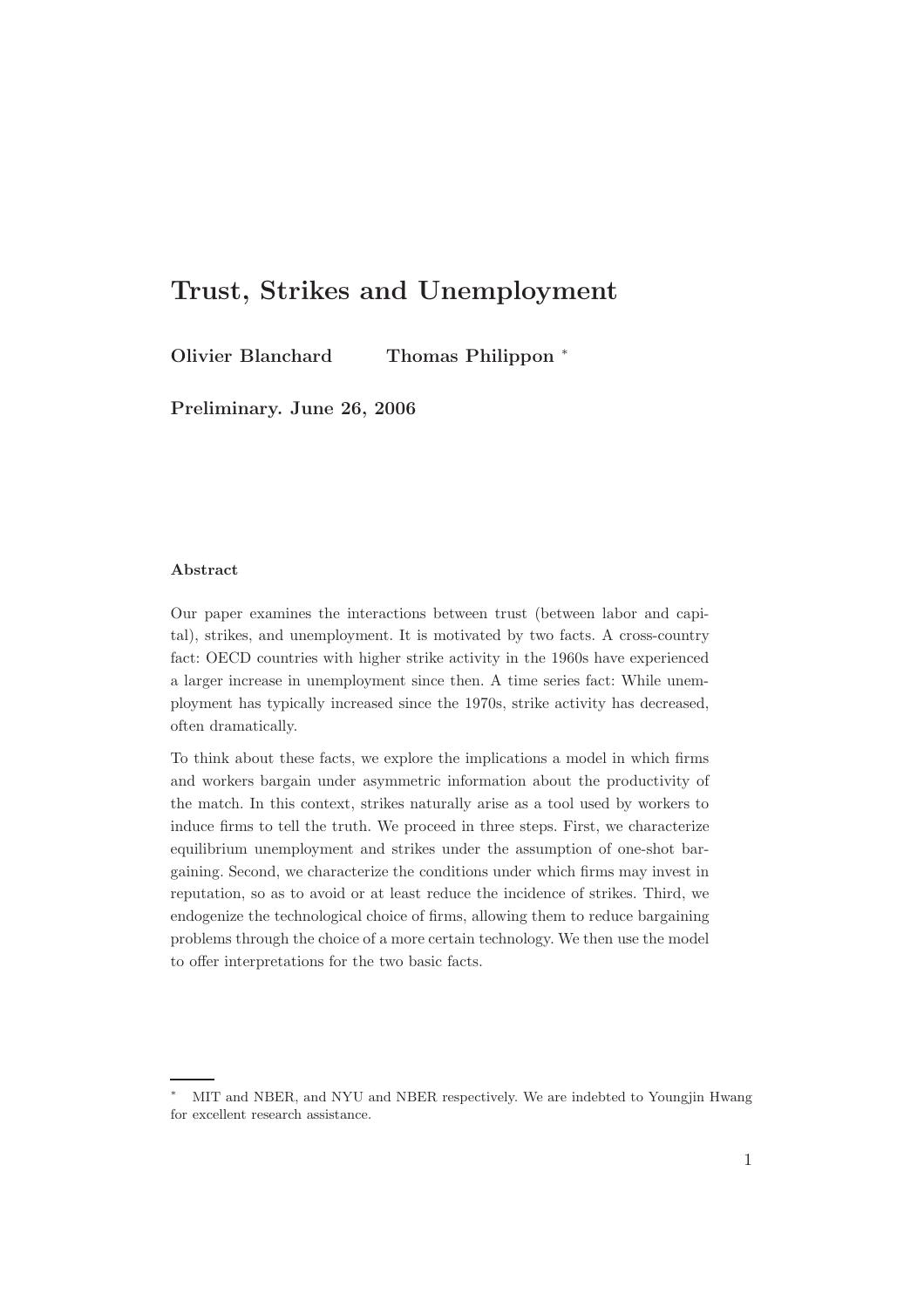Our paper examines the interactions between trust (between labor and capital), strikes and unemployment.

It is motivated by two basic facts. The first, that we documented in an earlier paper [Blanchard and Philippon 2005], is a cross country fact: Looking across the set of OECD countries, countries which had higher levels of strikes in the 1960s have typically experienced a larger increase in unemployment since then. The second is a time series fact: While unemployment has typically increased since the late 1960s, the level of strikes has decreased typically since the late 1970s, often sharply so.

The first fact is what motivated our earlier paper, as it is suggestive of a causal link from low trust to strikes and to unemployment. The second however presents a challenge to this line of explanation. One might have expected that adverse shocks would lead to both more strikes and more unemployment. Unemployment has increased, but strikes have decreased.

Our goal in this paper is thus to explore the potential interactions between trust, strikes, and unemployment, with the ultimate goal of offering potential interpretations for these two facts. We proceed in three steps:

(1) We first look at an environment in which equilibrium in the labor market exhibits both unemployment and strikes. We do so by extending a standard matching/bargaining model to allow for asymmetric information about match productivity. In such an environment, firms have an incentive to understate true productivity so as to get the workers to accept a lower wage. Strikes are then the tool used by workers to induce firms to reveal the truth. In equilibrium, the announcement by a firm that productivity is low leads with some probability to a strike, and, conditional on the strike, to the possibility of a bargaining failure and the inefficient end of the match. Changes in the economic environment, such an increase in the range of productivity, which, under full information, would have no or little effect on unemployment, lead here to strikes, and higher unemployment.

(2) Our first model captures the effects of asymmetric information on strikes and unemployment under the assumption that workers simply do not trust firms. Firms however may want to invest in reputation, and thus, in this sense, create trust. Our second step is therefore to look at the scope for and the implications of reputation in our earlier model. We derive the conditions under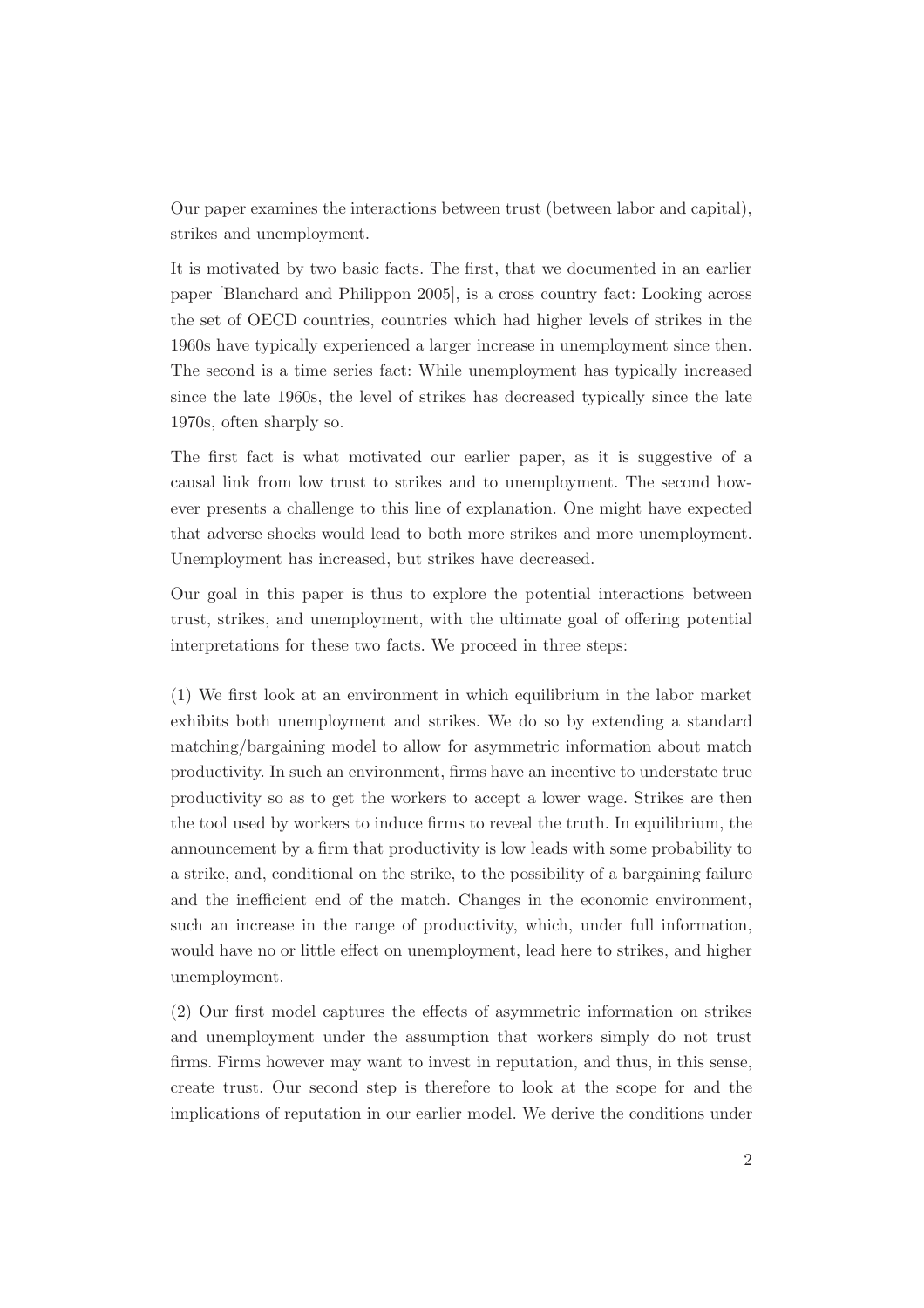which a reputational equilibrium exists, an equilibrium in which, at least for some firms, the short-term costs of telling the truth are less than or equal to the long-term benefits of reputation, namely a lower probability of strikes and bargaining failures.

We show how the equilibrium proportion of firms deciding to invest in reputation depends on two sets of parameters. It depends first on the parameters of the economic environment: A higher range of productivity for example makes it more difficult to sustain reputation, decreases the proportion of firms investing in reputation, and leads to more strikes. It also depends on a parameter which we introduce to capture what we see as intrinsic differences in trust across countries, the probability that workers will disregard the good reputation of the firm when bargaining. The higher this probability, the smaller the incentives for the firms to invest in reputation in the first place, the higher the level of strikes, and the higher is unemployment.

We then look at the effects of various changes in the economic environment on unemployment and strikes. A higher range of productivity may lead, for example, to both a higher probability of strikes in firms without reputation, and a decrease in the number of firms with reputation: Both effects amplify the direct effect of the shock on unemployment. Intrinsic differences in trust also determine the effects of such changes. A higher range of productivity may have little or no effect on unemployment in an economy with high trust, but a much larger effect in an economy with low trust.<sup>1</sup>

(3) This last result suggests a potential explanation for the cross-country relation between strikes in the 1960s and subsequent unemployment: In response to adverse shocks, countries with less trust have seen a larger effect on unemployment. But this does not fit the time series facts well: Strikes often increased in the 1970s, but have typically decreased since then. This leads us to explore another dimension in which firms can deal with the problem of asymmetric information, namely by adopting different technologies. One can think of various ways firms may do so, by shifting to more capital-intensive technologies and reducing the role of labor and thus of bargaining, or by reducing uncertainty and

<sup>1.</sup> The argument is similar in essence, if not in details, to the argument by Sargent and Ljundqvist [2003] that differences in labor market institutions led to a much stronger effect of turbulence on unemployment in Europe than in the United States. Sargent and Ljundqvist focus however on a different interaction—between unemployment insurance and turbulence and on a different dimension of turbulence.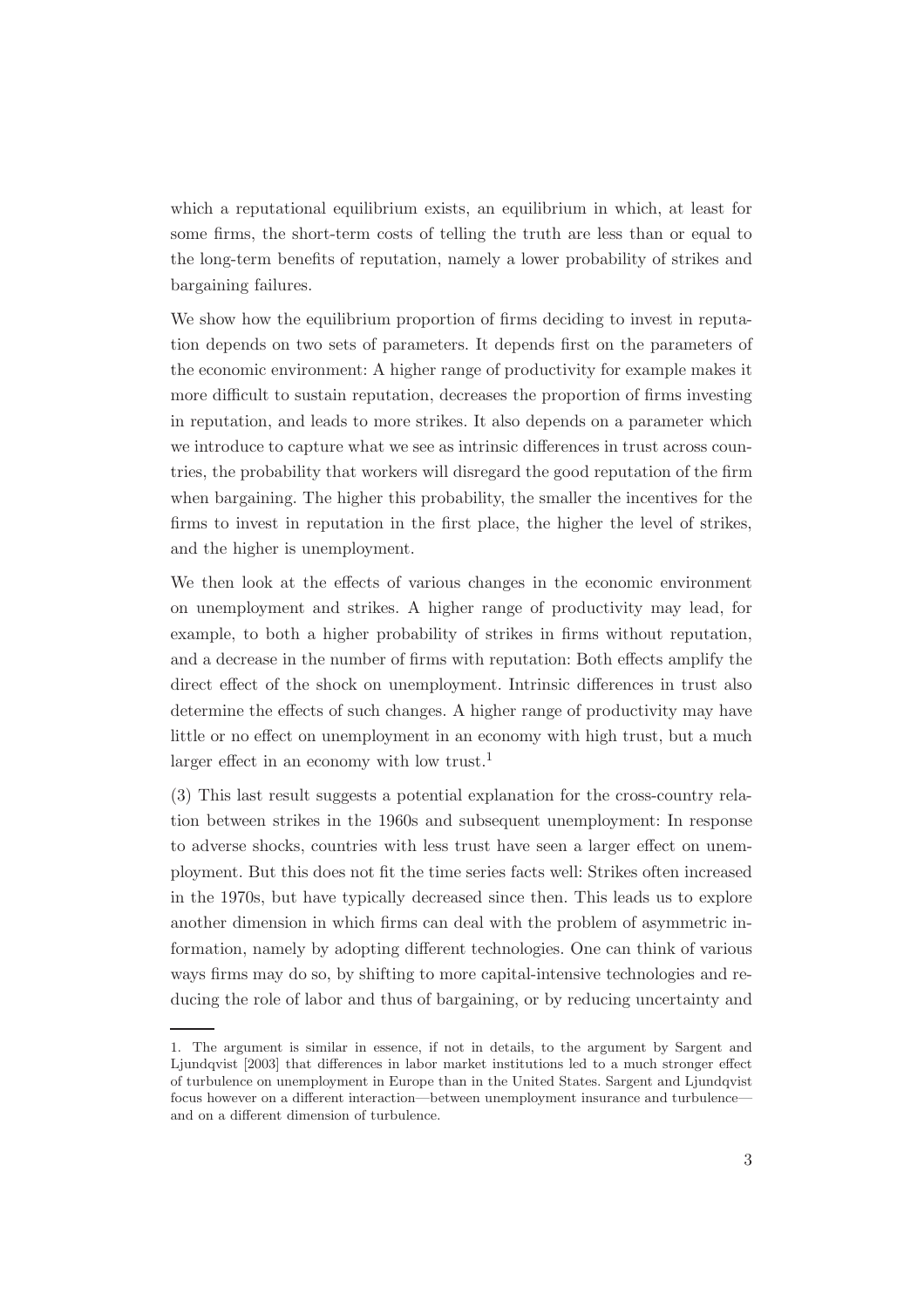thus reducing the problem created by asymmetric information. We take the second approach. We start from the previous model, but now allow firms to choose between the existing technology, and a technology with lower expected return, but also lower uncertainty. We show the implications of this choice for strikes and unemployment. The results suggest it can provide a potential explanation for the cross country and time series facts.

The paper is organized as follows. Section 1 presents basic facts about unemployment and strikes across OECD countries since 1970. Section 2 develops the matching/bargaining model with asymmetric information. Section 3 extends the model to look at the scope for reputation. Section 4 extends the model to look at endogenous technological choice. Section 5 concludes.

A word of warning is in order here. We see this draft more as an exploration of the issues than a convincing account of the role of trust in labor markets or its impact on unemployment. This is for at least two reasons. The first is that the draft is preliminary and incomplete. The second, which will remain even after completion, is that we believe that more is at play than disagreements about facts; in many continental European countries, the models used by unions and firms to interpret the facts are profoundly different (In Blanchard and Phillipon [2005], we focus on one such difference, namely the perceived elasticity of capital supply). These differences are important, and go beyond those formalized in this paper.

#### 1 Basic facts

Figure 1 plots the relation between strike intensity in the 1960s and unemployment in subsequent periods across 19 OECD countries.

The rationale and the details of construction for the strike intensity variable are given in Blanchard and Philippon [2005]. In short, the variable is constructed as the maximum of two normalized measures of strike intensity, days lost in strikes per worker, and the proportion of workers involved in strikes, both variables from the CEP-LSE data set. The variable used in the graph is the average of this variable over 1960 to 1967. The rationale for choosing the average over that period is to use a measure of labor conflicts that predates the general increase in unemployment—which took place from the early 1970s on. The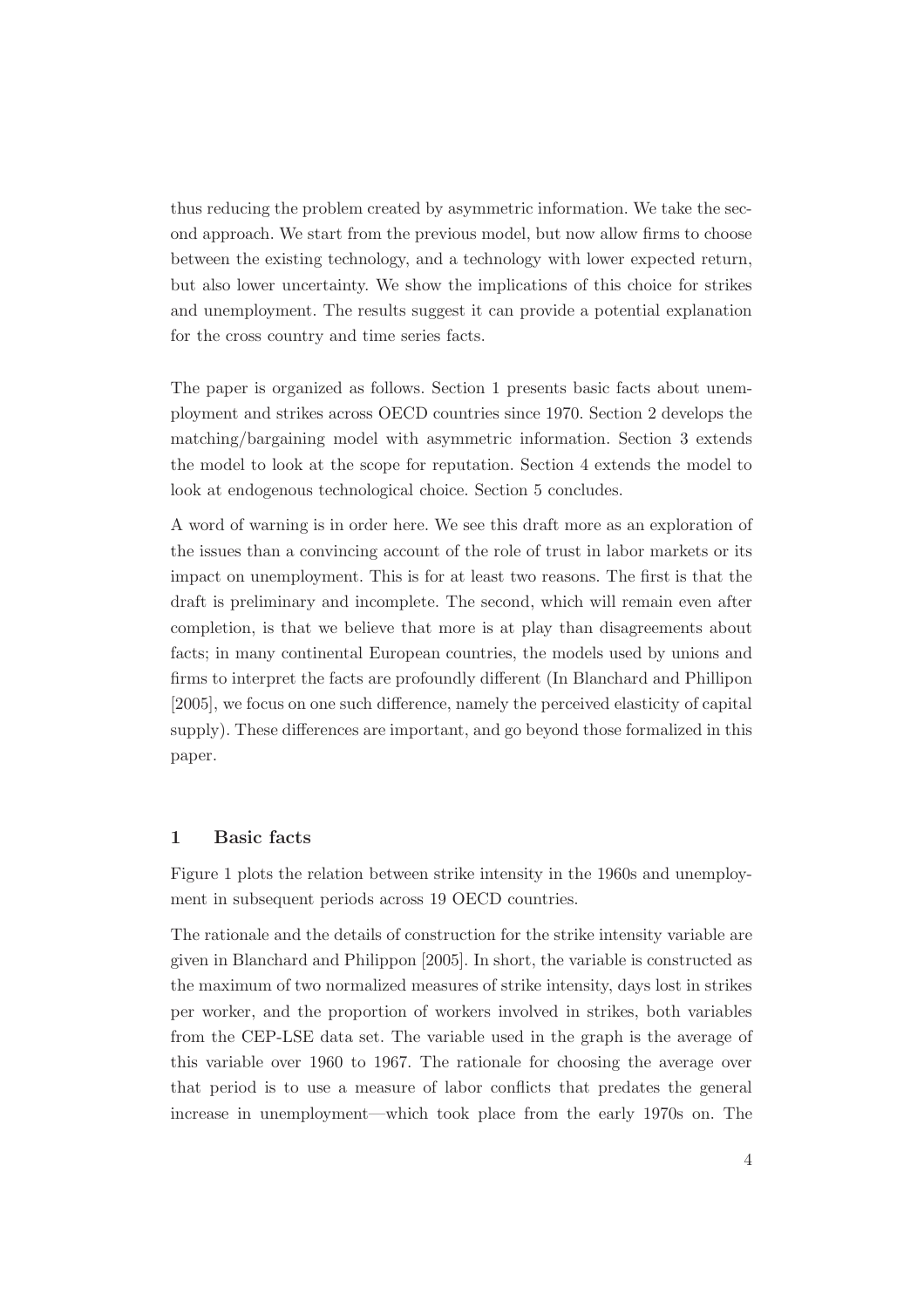reason for stopping in 1967 rather than, say, 1970, is that, in the late 1960s, many European countries, especially France, Germany, and Italy, were affected by social and political unrest, for reasons largely unrelated to the quality of labor relations. Also, as Spain and Portugal were dictatorships in the 1960s and strikes were illegal, the two countries are excluded from the graph.



The figure shows a clear relation between strike intensity and the unemployment rate. Countries with high strike intensity in the 1960s have experienced a larger increase in unemployment since then.

If one thinks of higher strike intensity as reflecting, at least in part, lower trust between labor and capital, this correlation is suggestive of a causal link from trust to the effects of adverse shocks on unemployment. And this potential interpretation is strengthened by the high negative correlation between strike intensity in the 1960s, and a measure of trust between labor and capital today. This is shown in Figure 2, taken from Blanchard and Phillipon. The variable on the vertical axis is constructed as the country average of the answers to a 1999 World Economic Forum survey of firms on the degree of cooperation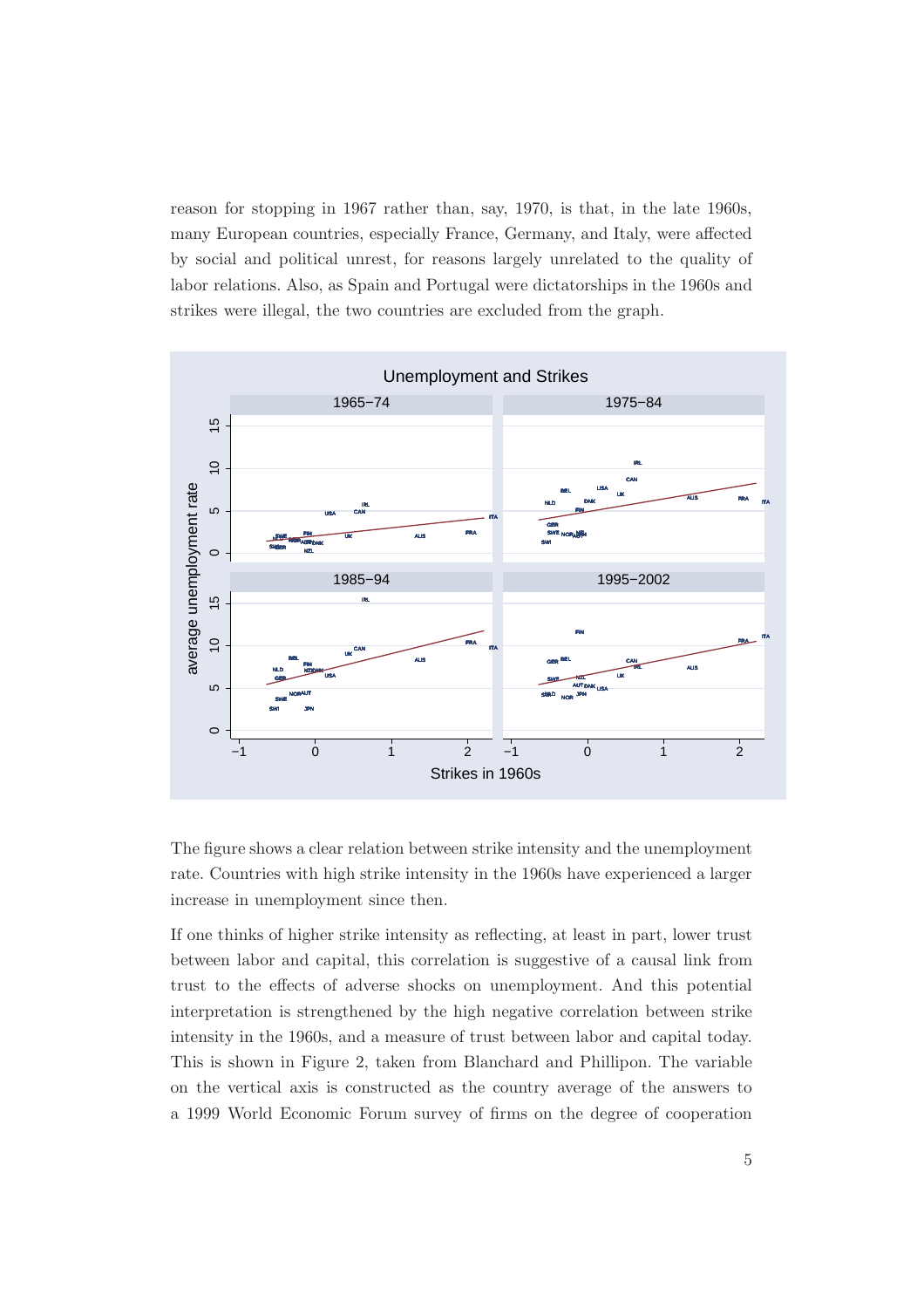in labor relations within the firm. The variable on the horizontal axis is the same measure of strike intensity as in Figure 1. The countries with poor labor relations today are typically countries with high strike intensity in the 1960s.



Figure 3 shows however one of the challenges faced by this interpretation. It plots the evolution of two measures of strike intensity for the same set of countries since the early 1960s. Both are based on numbers of days lost in strikes. The first measure, from CEP-LSE is available from the early 1960s to 1990. The other, constructed by Lesch [2005], is available from 1970 to 2003. The figure yields a clear conclusion. Leaving aside 1968, strike intensity went up in the 1970s, but has considerably decreased since. If this reflected improved trust, one might have expected unemployment to decrease as well. But, as is well known, unemployment, after increasing in the 1970s and 1980s, has remained high since then.

The strong positive cross-country relation, and the negative time series relation,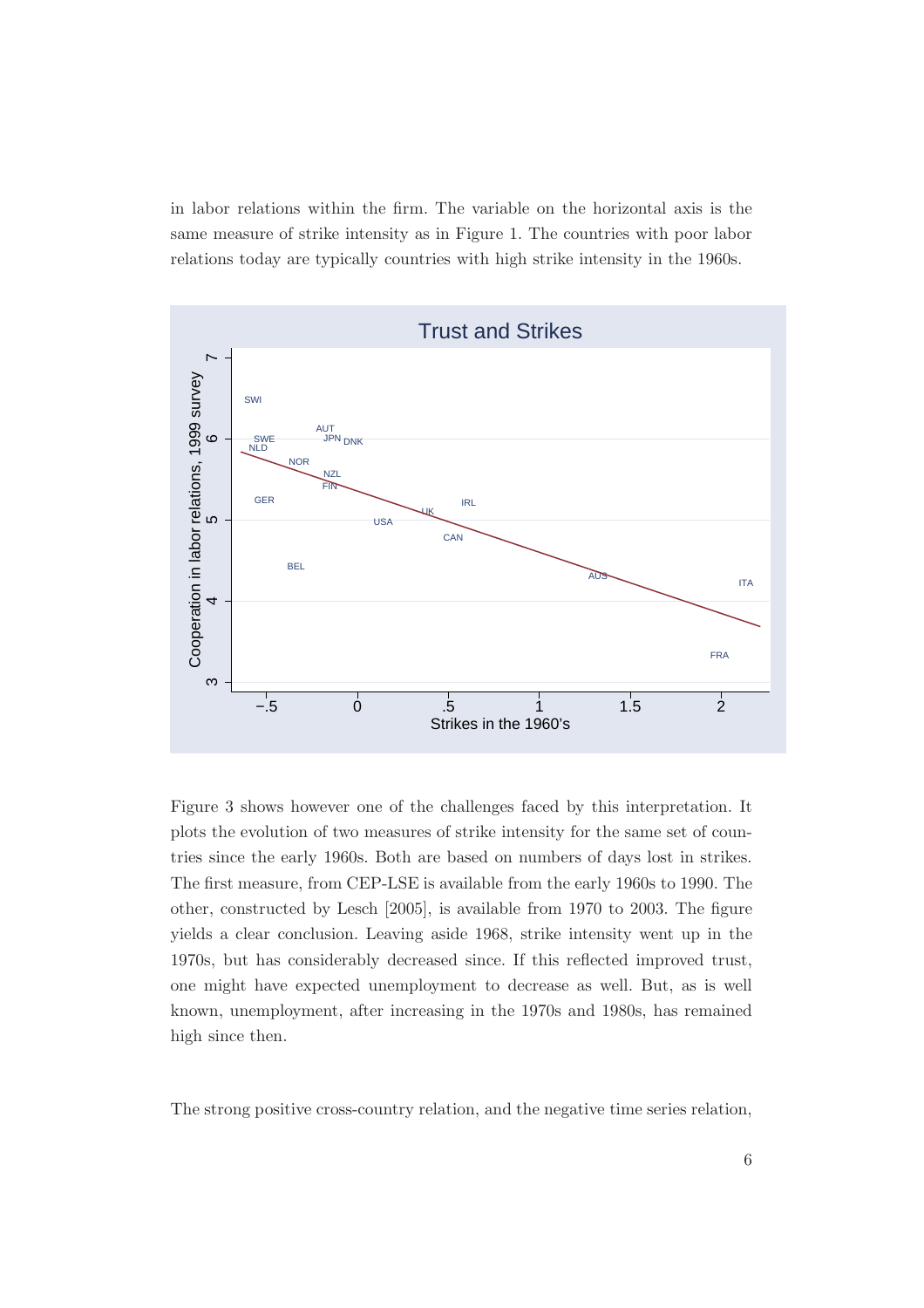

are what motivate our exploration of the relation between trust, strikes and unemployment.

# 2 Asymmetric information, strikes and unemployment

Our modeling strategy is to embed a model of bargaining under asymmetric information in an otherwise standard matching/search model of the labor market (along the lines of Pissarides 2000). In that context, strikes are the device used by workers to induce firms to tell the truth.

We start by describing bargaining. We then describe the macroeconomic closure, and characterize the equilibrium, and the determinants of strikes and unemployment.

## 2.1 Bargaining

Once a firm and a worker have matched, the initial productivity of the match is revealed to the firm.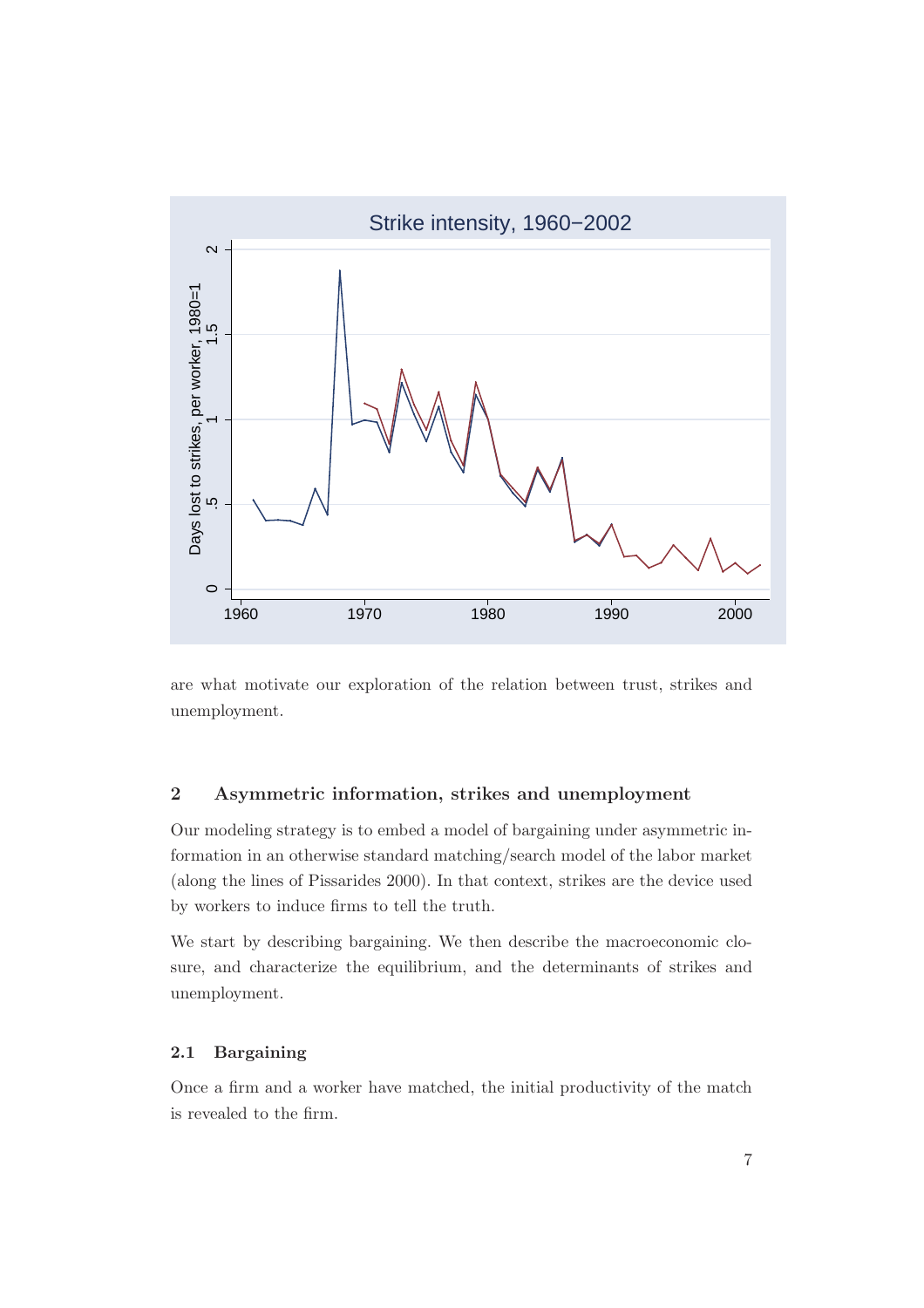Productivity, y, can take one of two values, high  $(y^h)$  with probability p, or low  $(y<sup>l</sup>)$  with probability  $(1-p)$ . Average productivity,  $(p y<sup>h</sup> + (1-p) y<sup>l</sup>)$  is denoted by  $\bar{y}$ .

Associated with the two levels of productivity are the surpluses associated with the match,  $S(y^h)$  and  $S(y^l)$ ,  $S(y^h) \geq S(y^l)$ . The relation of the surplus to productivity depends on the rest of the model and will be derived later. Both  $S(y^h)$ and  $S(y^l)$  are assumed positive: The surplus is positive even if productivity is low. The average surplus is denoted  $\overline{S}$ .

Let U denote the value for the worker of being unemployed and V the value for the firm of having a vacancy. Let  $J(y)$  and  $W(y)$  be respectively the values for the firm and for the worker of being in a match with productivity  $y$ . Then, by definition:

$$
(J(y) - V) + (W(y) - U) = S(y)
$$
\n(1)

Bargaining determines the values of  $J(y)$  and  $W(y)$  given  $S(y)$ , V and U. We formalize bargaining as follows:

- The firm makes an offer  $W(y)$ .
- The worker either accepts the offer, with probability  $(1-s)$ , or rejects the offer (strikes), with probability s (The probability of strike is endogenous and will be determined in equilibrium.)
- If the worker accepts the offer, the match takes place.
- If the worker rejects the offer, the match ends with probability  $\gamma$ ; the worker and the firm get U and V respectively. With probability  $(1 - \gamma)$ , the worker makes a counter-offer  $W<sup>c</sup>$ . If the firm accepts the offer, the match takes place. If the firm rejects the offer, the match ends.

This structure of bargaining is clearly specific, but captures what we want, namely the role of asymmetric information and the potential role of strikes. Asymmetric information gives an incentive for firms to announce that productivity is low even when it is high, and get workers to accept a lower  $W$ . By using the threat of a strike if the firm announces low productivity, workers can induce the firm to tell the truth. This comes however with an efficiency cost, a positive probability of an inefficient end to the match.

We now derive the bargaining outcome. We focus on the separating equilibrium, where the firm tells the truth about productivity. Under that condition, we can solve for the equilibrium backwards: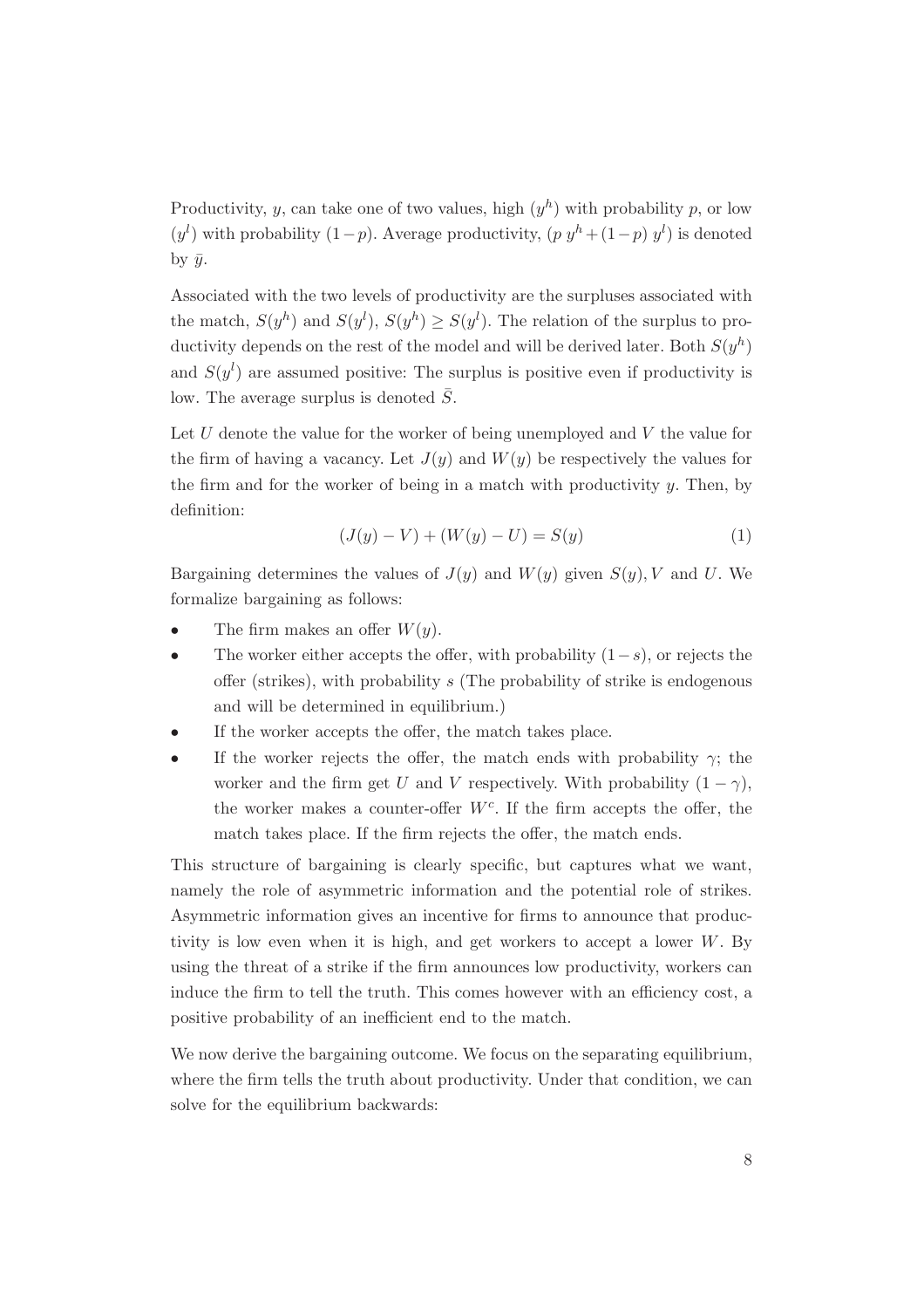The counteroffer by the worker will clearly be such as to extract all the surplus from the match. Thus:

$$
W^c(y) = S(y) + U
$$

and, by implication

$$
J^c(y) = V
$$

The lowest initial offer by the firm the worker will accept is therefore;

$$
W(y) = \gamma U + (1 - \gamma)W^{c}(y) = U + (1 - \gamma)S(y)
$$
\n(2)

and by implication

$$
J(y) = V + \gamma S(y) \tag{3}
$$

The firm gets a share  $\gamma$  of the surplus, the worker a share  $(1-\gamma)$ . The parameter  $\gamma$  therefore captures the bargaining power of the firm.

The condition that the firm tells the truth imposes an additional (truth telling) constraint: If productivity is high, the value for the firm of telling the worker that productivity is high must be at least equal to the value of telling the worker that productivity is low:

$$
S(y^{h}) - W(y^{h}) + U + V \ge (1 - s)(S(y^{h}) - W(y^{l}) + U + V)
$$
  
+
$$
+s(1 - \gamma)(S(y^{h}) - W^{c}(y^{l}) + U + V) + s\gamma V
$$

The LHS gives the value to the firm of telling the worker that productivity is high. The RHS gives the expected value of telling the worker instead that productivity is low. The first term represents the value to the firm if the worker accepts the offer  $W(y<sup>l</sup>)$ , something that happens with probability  $(1-s)$ . The second term represents the value to the firm if the worker strikes and makes the counteroffer  $W<sup>c</sup>(y<sub>l</sub>)$ , something that happens with probability  $s(1-\gamma)$ . The third term represents the value to the firm if the strike leads to the end of the match, something which happens with probability  $s\gamma$ .

Using the equations for  $W(y)$  and  $W<sup>c</sup>(y)$  above, the constraint can be rewritten to give the equilibrium probability of a strike. Assuming the earlier condition holds as an equality (there is no reason for workers to choose a higher strike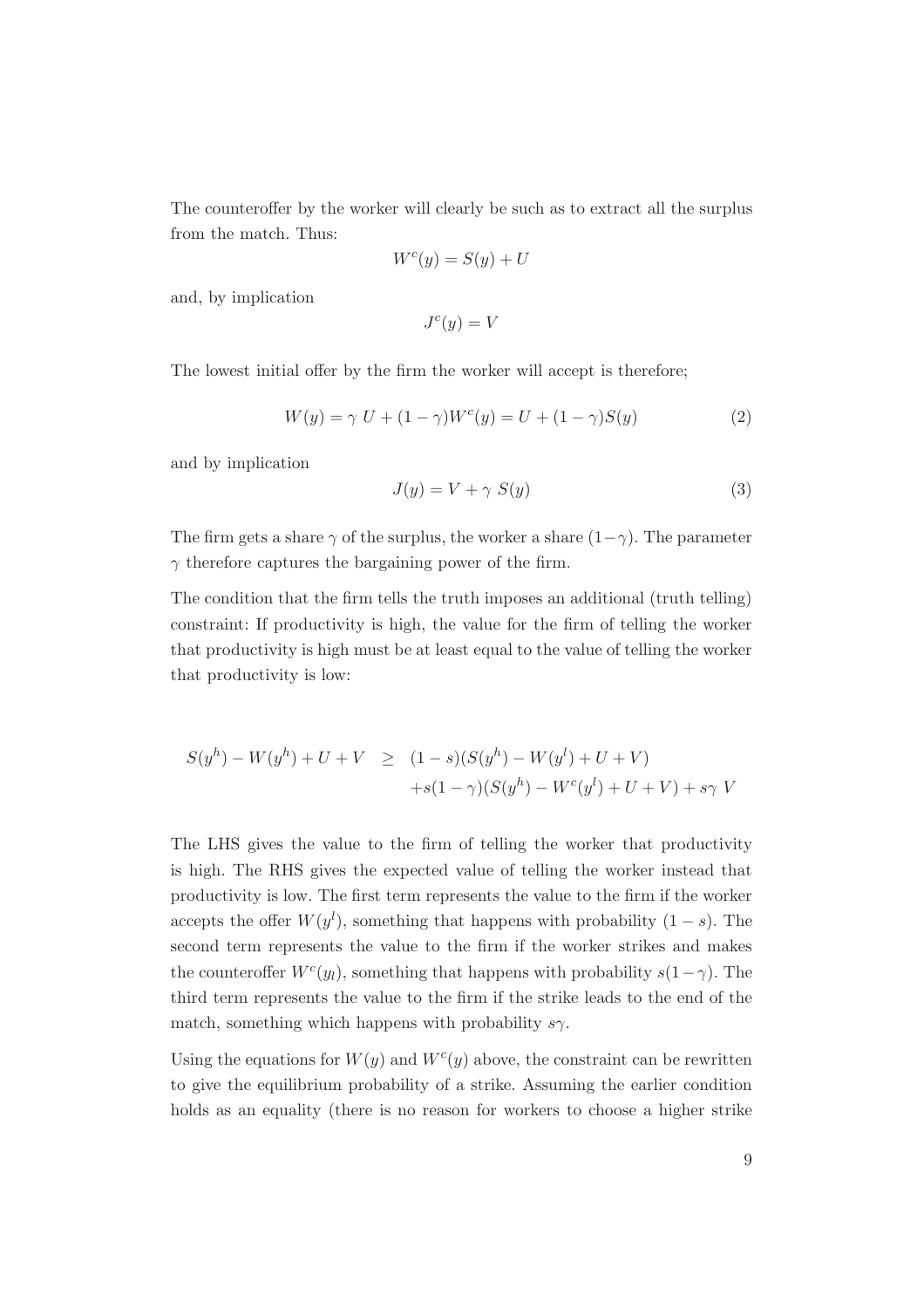probability than the minimum required to induce truth telling):

$$
s = \frac{1 - \gamma}{\gamma} \frac{S(y^h) - S(y^l)}{S(y^h)}
$$
(4)

The probability of a strike when the firm announces that productivity is low is an increasing function of  $S(y^h) - S(y^l)$ : Given that the firm gets a share of the surplus, the higher the difference between the surplus in the high and the low productivity states, the larger the value to the firm of announcing low productivity when productivity is in fact high, and so the higher the probability of a strike required to deter the firm from not telling the truth.

The positive probability of a strike, and of a subsequent end to the match, implies that some matches will not take place despite the fact that they have positive surplus. The average deadweight loss due to asymmetric information is given by:

$$
\bar{D} = (1 - p) \ s \ \gamma S(y^l) \tag{5}
$$

It is useful for later to compute the average value of a match to a worker and to a firm, pre-bargaining. Denote them by  $\bar{W}^e$  and  $\bar{J}^e$ . They are given by:

$$
\begin{aligned}\n\bar{W}^e &= p \ W(y^h) + (1-p)[(1-s)W(y^l) + s(1-\gamma)W^c(y^l)) + s \ \gamma U] \\
\bar{J}^e &= p[V + \gamma S(y^h)] + (1-p)[(1-s)(V + \gamma S(y^l))]\n\end{aligned}
$$

Or, using the equations above:

$$
\bar{W}^e = \{ U + (1 - \gamma)\bar{S} \} \tag{6}
$$

$$
\bar{J}^e = \{V + \gamma \bar{S}\} - \bar{D} \tag{7}
$$

In each case, the term in curly brackets is the value of the match, absent strikes. For the worker, the value of the match, pre-bargaining, is equal to the value of the match in the absence of strikes. In contrast, for the firm, the value of the match, pre-bargaining, is equal to the value of the match in the absence of strikes, minus the deadweight loss implied by the positive probability of a strike if productivity is low. In other words, the (partial equilibrium) incidence of the deadweight loss falls fully on the firm, not on the worker.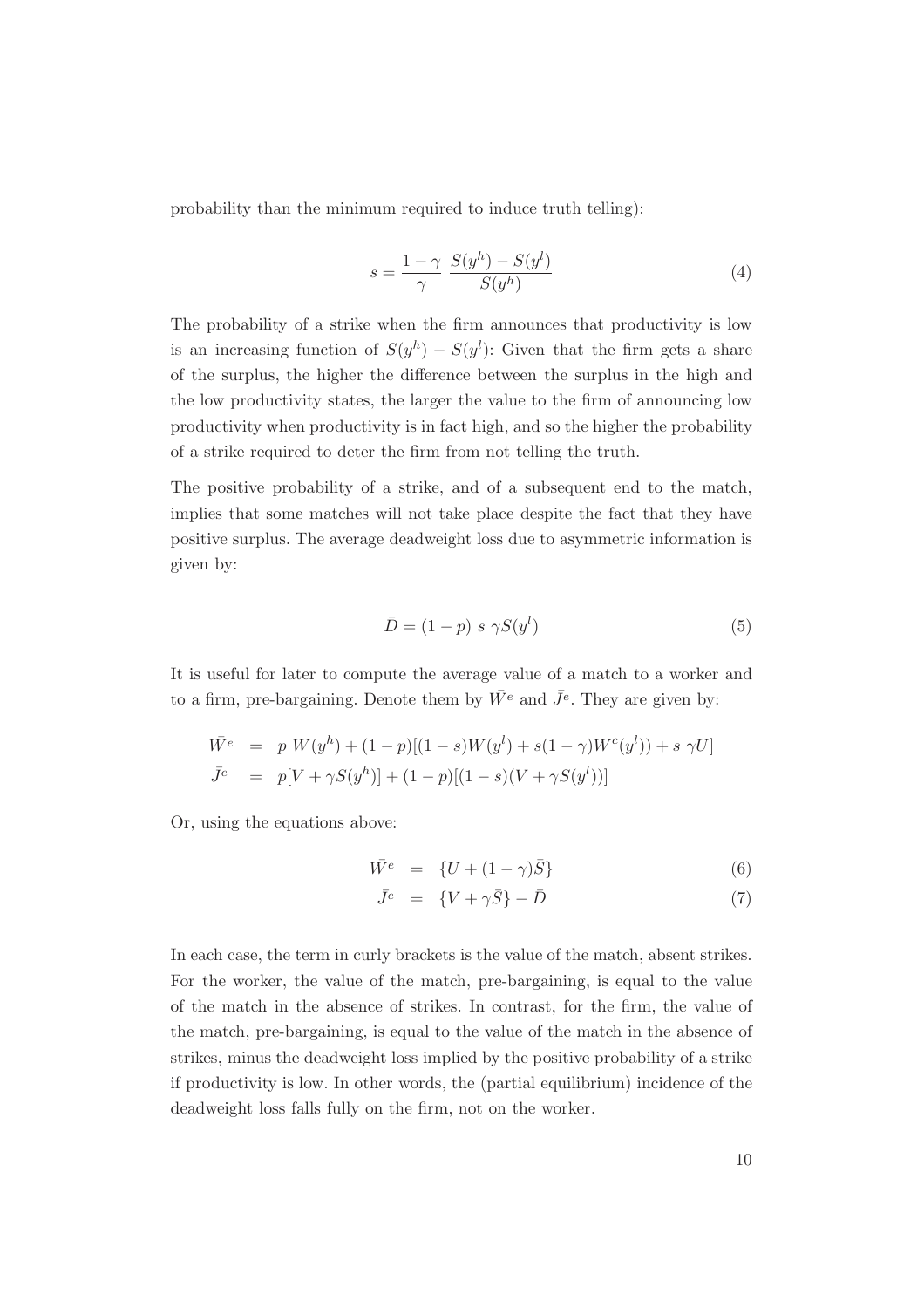#### 2.2 Macroeconomic closure

The macroeconomic closure follows closely the standard matching/bargaining model:

- There is a mass of workers of size 1, with  $u$  workers unemployed, and  $(1 - u)$  workers employed. The mass of vacancies is equal to v, and is endogenously determined.
- Matches are determined by a constant returns matching function  $m(u, v)$ . Defining  $\theta \equiv v/u$ , so  $\theta$  measures the tightness of the labor market, the matching rate for vacancies,  $q(\theta) \equiv m/v = m(1/\theta, 1)$  is a decreasing function of  $\theta$ . The matching rate for the unemployed is in turn equal to  $\theta q(\theta)$  and is an increasing function of  $\theta$ .
- Once a firm and a worker have matched, the productivity  $y$  of the match is drawn from the distribution described earlier. It remains constant until, with probability  $\lambda$  per unit of time, a new productivity is drawn from the same distribution, and, with probability  $\delta$  per unit of time, the match becomes unproductive and ends.

From these assumptions, it follows that the surplus associated with a match with productivity  $y$  is given by:

$$
rS(y) = (y - r(U + V)) - \delta S(y) + \lambda(\overline{S} - \overline{D} - S(y))
$$

The first term in parentheses on the RHS gives the flow value of the match, productivity net of the opportunity cost. The second gives the capital loss associated with the end of the match, times the probability that such a change takes place. The third gives the expected capital gain or loss associated with a new draw for productivity, times the probability that such a change takes place. As we saw earlier, the expected value of the new surplus, pre-bargaining is equal to the expected surplus, net of the expected deadweight loss coming from the positive probability that a strike takes place.

Define  $\Delta \equiv y^h - y^l$ . It follows from the equation above that  $S(y)$  is given by:

$$
S(yh) = \bar{S} + (1 - p) \Delta/(r + \delta + \lambda)
$$
 (8)

$$
S(y^l) = \bar{S} - p \Delta/(r + \delta + \lambda) \tag{9}
$$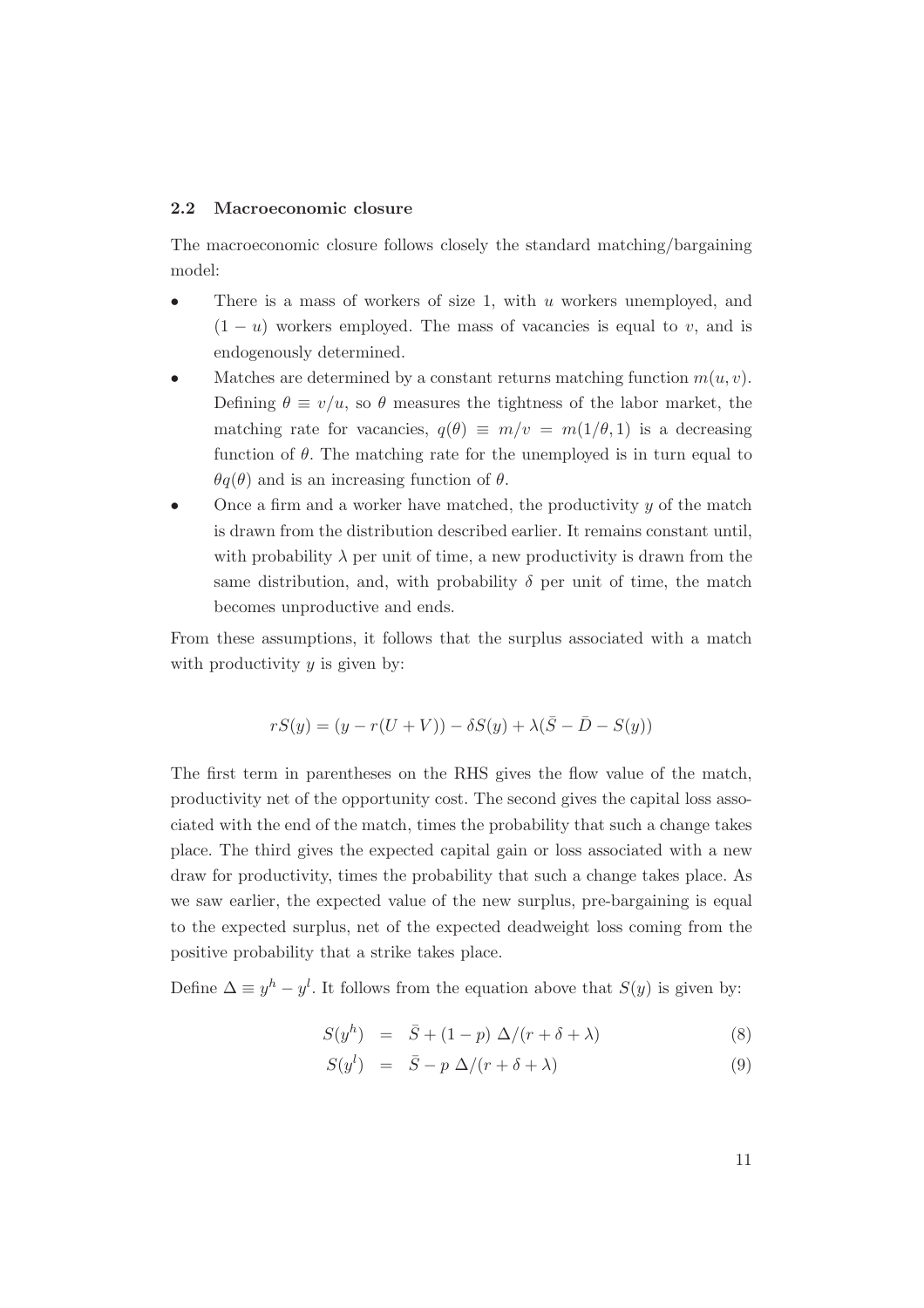where  $\overline{S}$ , the average surplus from a match is given by:

$$
\bar{S} = (\bar{y} - r(U + V) - \lambda \bar{D})/(r + \delta)
$$
\n(10)

These equations imply a simple relation between differences in productivity and differences in the associated surplus:

$$
S(yh) - S(yl) = \Delta/(r + \delta + \lambda)
$$
\n(11)

Let  $b$  the flow utility associated with being unemployed, and  $c$  be the flow cost of having a vacancy. The equations for the value of being unemployed, and for the value of a vacancy, are given in turn by:

$$
rU = b + \theta q(\theta)(\bar{W}^e - U) \tag{12}
$$

$$
rV = -c + q(\theta)(\bar{J}^e - V) \tag{13}
$$

where, from above,  $\bar{W}^e$  and  $\bar{J}^e$  are the pre-bargaining values of a match to the worker and to the firm respectively.

Finally, free entry implies that the value of a vacancy V must be equal to zero.

#### 2.3 A characterization of the equilibrium

We can now derive the equilibrium level of labor market tightness, and by implication, the equilibrium level of unemployment and strikes in the economy.

From equations (7), (13), and the free entry condition:

$$
\frac{c}{q(\theta)} = \gamma \bar{S} - \bar{D} \tag{14}
$$

This is a familiar relation, linking the degree of tightness to the average surplus from a match. The difference with the standard case is the presence of the deadweight loss due to asymmetric information and strikes. The higher the surplus, or the lower the deadweight loss, the tighter the labor market.

Using equations  $(6)$ ,  $(10)$ ,  $(12)$  and the free entry condition, the average surplus is in turn given by:

$$
\bar{S} = \frac{\bar{y} - b - \lambda \bar{D}}{r + \delta + (1 - \gamma)\theta q(\theta)}\tag{15}
$$

12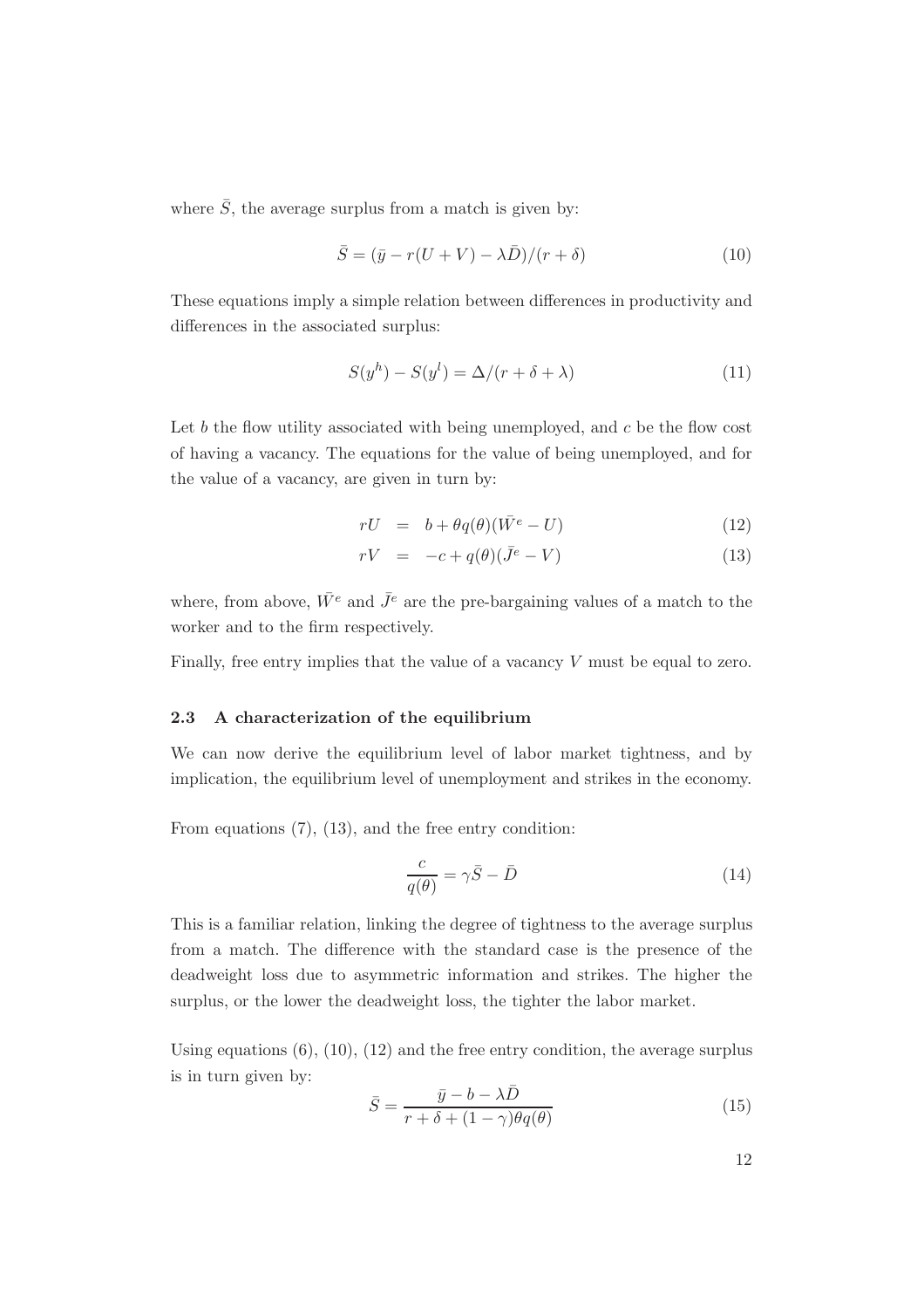This is again a familiar relation, giving the surplus as the properly discounted value of productivity net of flow utility of being unemployed. The difference is again the presence of the deadweight loss, coming from the fact that changes in productivity in the future may lead to a strike and the inefficient end of the match.

From equations (4), (5), and (11), the average deadweight loss is given by:

$$
\bar{D} = (1 - p)(1 - \gamma) \frac{S(y^{l})}{S(y^{h})} \frac{\Delta}{r + \delta + \lambda}
$$

where  $S(y^h)$  and  $S(y^l)$  are given by equations (8) and (9).

Together, these equations determine the equilibrium degree of tightness, and by implication, the other variables in the model. In particular, unemployment is given by:

$$
\dot{u} = (\delta + \lambda(1-p)\gamma s) (1-u) - \theta q(\theta)(1-(1-p)\gamma s)u
$$

The equation reflects the fact that some separations are due to bargaining failures in response to changes in the productivity of existing matches, and some hirings do not lead to a match, again due to a bargaining failure. For  $\dot{u} = 0$  (as we are limiting ourselves to look at steady states), the unemployment rate is thus given by:

$$
u = \frac{\delta + \lambda(1 - p)\gamma s}{\delta + \lambda(1 - p)\gamma s + \theta q(\theta)(1 - (1 - p)\gamma s)}
$$

For given tightness, asymmetric information leads to larger outflows and thus to higher unemployment.

The system is easy to solve numerically, and we shall turn to simulations later (after we have extended the model to allow for reputation). But, if  $\Delta$  is small relative to  $\bar{y} - b$ , a convenient approximation is available and allows for simple comparative statics. In that case,  $S(y^h)/S(y^l)$  is approximately equal to one, and so:

$$
\bar{D} \approx (1 - p)(1 - \gamma) \frac{\Delta}{r + \delta + \lambda}
$$

The deadweight loss only depends on exogenous parameters.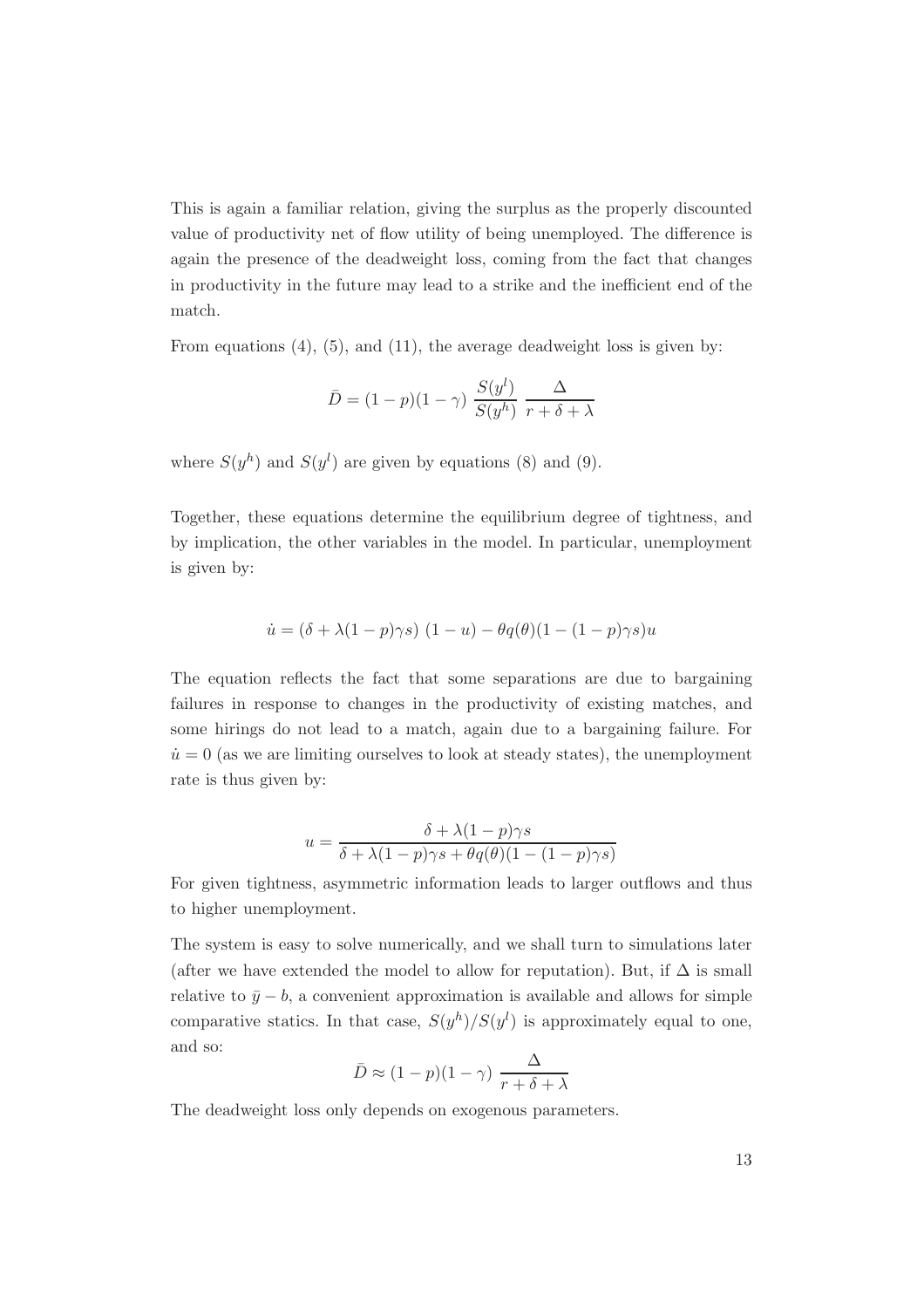Combining equations (14) and (15) gives an implicit characterization of equilibrium tightness:

$$
\frac{c}{q(\theta)} = \gamma \; \frac{\bar{y} - b - \lambda \bar{D}}{r + \delta + (1 - \gamma) \theta q(\theta)} - \bar{D}
$$

where  $\bar{D}$  depends now on exogenous parameters. Note that the LHS is increasing in  $\theta$ , and the RHS decreasing in  $\theta$ , so the equilibrium is unique.

Comparative statics yield standard results. Of interest here are the parameters which affect the deadweight loss, in particular  $\Delta$ : An increase in  $\Delta$ , which we can think of as coming for example from an increase in the uncertainty of demand facing firms, an increase in "turbulence"), leads to an increase in strikes, to an increase in the deadweight loss, and thus to a decrease in labor market tightness. The increase in strikes also leads to an increase in bargaining failures, and thus to an increase in separations. Thus, the unemployment rate increases on two counts, higher unemployment duration and higher flows. Note that, absent asymmetric information, and given our assumption that the surplus is positive even under low productivity, none of this would happen: The increase in  $\Delta$  would have no effect on unemployment.

This first model captures the idea that asymmetric information leads to strikes and to unemployment. But it does not allow us to think about trust, or about variations in trust across countries or over time. To do so, we need to extend our model and think about the role of reputation. We do so in the next section.

## 3 Introducing trust

In our model, as in actual economies, firms engage in repeated bargaining, and may therefore want to establish a reputation for telling the truth. Under some circumstances, such a reputational equilibrium may exist and workers will trust firms when they announce productivity; under other others, it may not, and trust will not be present. This gives a way of thinking about trust, as an endogenous outcome depending on the economic environment.

Probably more is at work however in explaining differences in trust across countries. In some countries, establishing a reputation for telling the truth may be harder for firms than in others; workers may not trust firms even if they have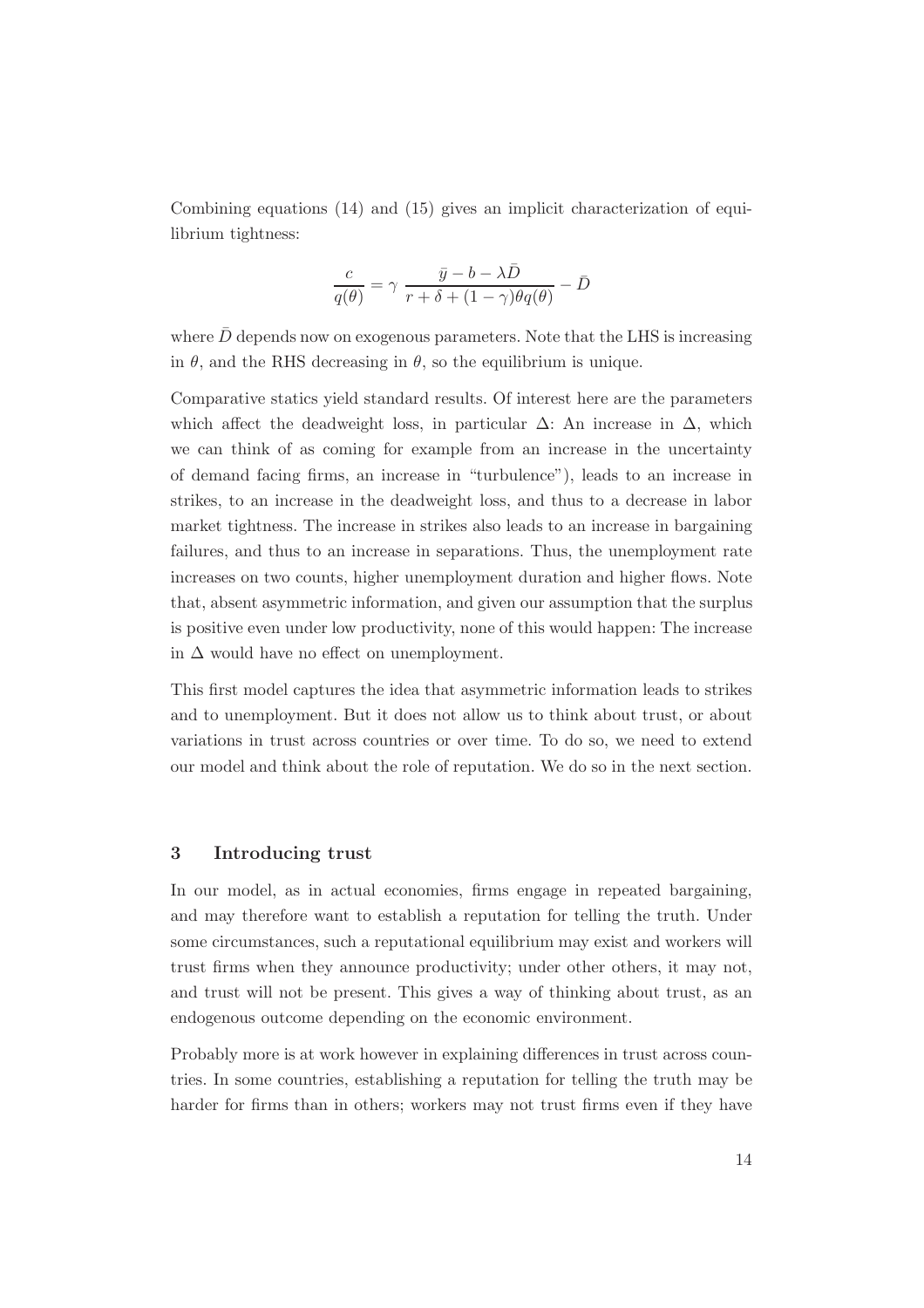been truthful in the past, thus decreasing the incentives for firms to tell the truth in the first place. We can think of such differences as leading to exogenous differences in trust across countries.

In this section, we characterize the proportion of firms who invest in reputation in equilibrium, as a function of the economic environment and as a function of exogenous differences in trust.

As before, we start by focusing on bargaining, then turn to the macroeconomic closure, and a characterization of the equilibrium.

## 3.1 Bargaining

- Assume that firms can invest in reputation—tell the truth about productivity or not. Let  $\rho$  denote the reputation of the firm:  $\rho = g$  if the firm invests in reputation,  $\rho = b$  if the firm does not. Reputation is match specific, and ends with the end of the match (a  $\delta$  shock).
- Productivity is observable after bargaining, so that the worker can observe ex-post whether the firm has told the truth or not.
- If the firm has not told the truth, bargaining takes place from then on (every time there is a  $\lambda$  shock) according to the one-shot bargaining game described in the earlier section.
- If the firm has told the truth, the firm keeps its reputation. However, even when the firm has a good reputation, there is a probability  $\alpha, 0 \leq \alpha \leq 1$ every time bargaining takes place (every time there is a  $\lambda$  shock), that it takes place according to the one-shot bargaining game described in the earlier section.

We think of the parameter  $\alpha$  as capturing exogenous differences in trust. If  $\alpha = 0$ , a firm that has invested in reputation will always be trusted by the worker. If  $\alpha = 1$ , a firm that which has invested in reputation will still never be trusted by the worker. Thus, it will have no incentive to invest in reputation, and the equilibrium will be identical to that described in the previous section.

We now need to index variables not only by the state of productivity, but also by the reputation of the firm. Thus, we denote by  $S(y, \rho)$  the surplus of a match if current productivity is  $y, (y = y^h, y^l)$ , and current reputation is  $\rho$ ,  $(\rho = g, b)$  (For a given productivity, the surplus of a match will typically depend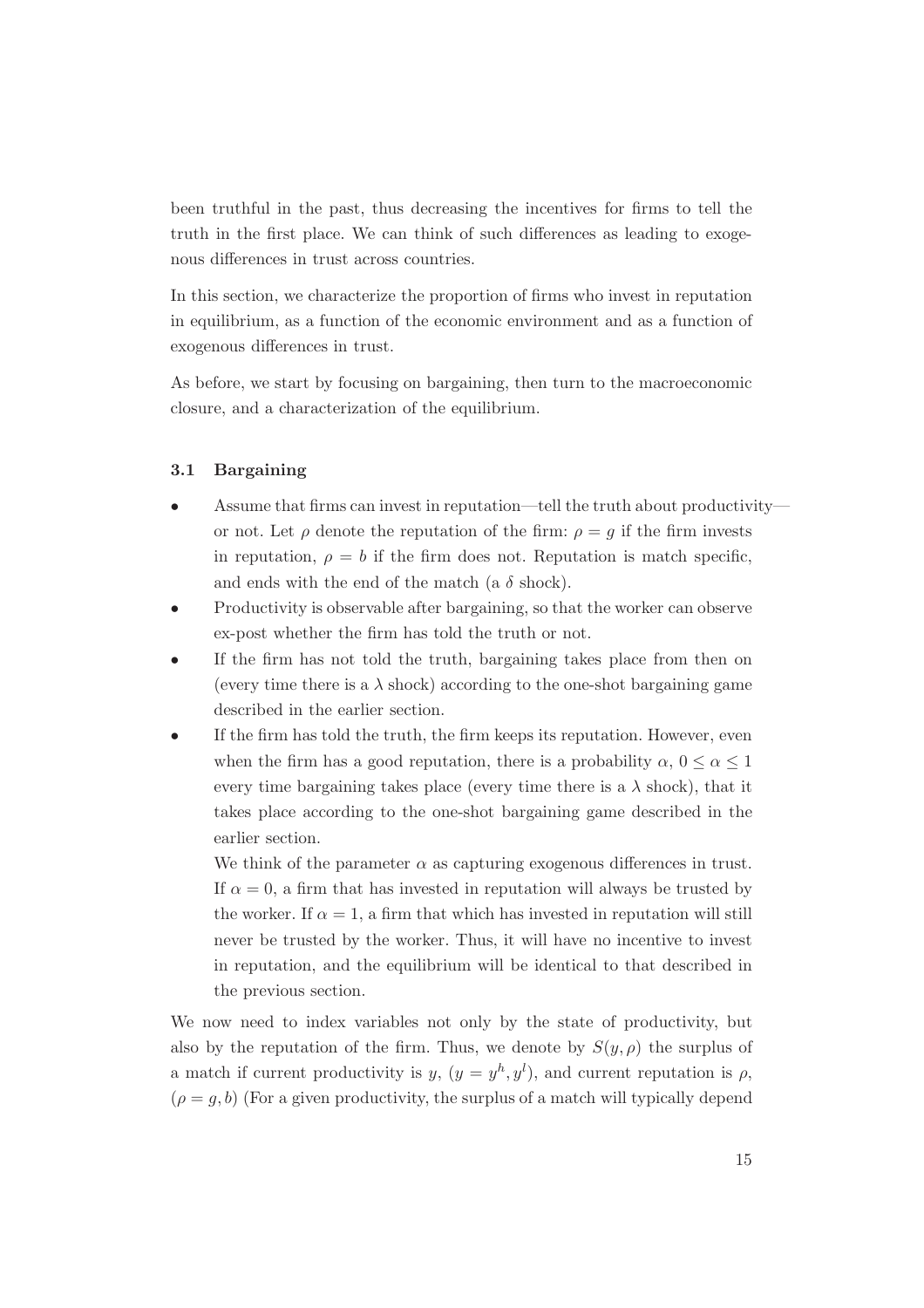on reputation, as this determines the likelihood of strikes and bargaining failures in future bargaining rounds.) We denote by  $\bar{S}(\rho) \equiv p S(y^h, \rho) + (1-p) S(y^l, \rho)$ the average surplus if reputation is  $\rho$ .

We use a similar notation to denote the components of the surplus which go to the worker and to the firm,  $W(y, \rho)$  and  $J(y, \rho)$  respectively, the average value of these two components,  $\bar{W}(\rho)$  and  $\bar{J}(\rho)$ , and the average value of these two components pre-bargaining,  $\bar{W}^e(\rho)$  and  $\bar{J}^e(\rho)$ .

To describe the outcome of bargaining, start from the situation where firms have a reputation  $\rho = q, b$ , but bargaining still follows the one-shot bargaining game described earlier:

In this case, the derivation of the relation of  $W(y, \rho)$  and  $J(y, \rho)$  to  $S(y, \rho)$ follows the same logic as before. Working backwards: The counteroffer by the worker will be such as to extract all the surplus from the match. Thus:

$$
Wc(y, \rho) = S(y, \rho) + U, \qquad Jc(y, \rho) = V
$$

The lowest initial offer by the firm the worker will accept is therefore given by:

$$
W(y, \rho) = U + (1 - \gamma)S(y, \rho), \qquad \text{so } J(y, \rho) = V + \gamma S(y, \rho) \qquad (16)
$$

The truth-telling condition gives the minimum strike probability which induces firms to tell the truth:

$$
s(\rho) = \frac{1-\gamma}{\gamma} \frac{S(y^h, \rho) - S(y^l, \rho)}{S(y^h, \rho)}
$$
(17)

The average deadweight loss is in turn given by:

$$
\bar{D}(\rho) = (1 - p) s(\rho) \gamma S(y^l, \rho)
$$
\n(18)

Now consider the choice by a firm to invest in reputation. For the firm to invest in reputation—to tell the truth— it must be that the benefits of telling the truth exceed the costs. The condition therefore takes the form:

$$
[S(yh, g) - W(yh, g) + U + V] + \frac{\lambda}{r + \delta + \lambda} \bar{J}^{e}(g) \ge
$$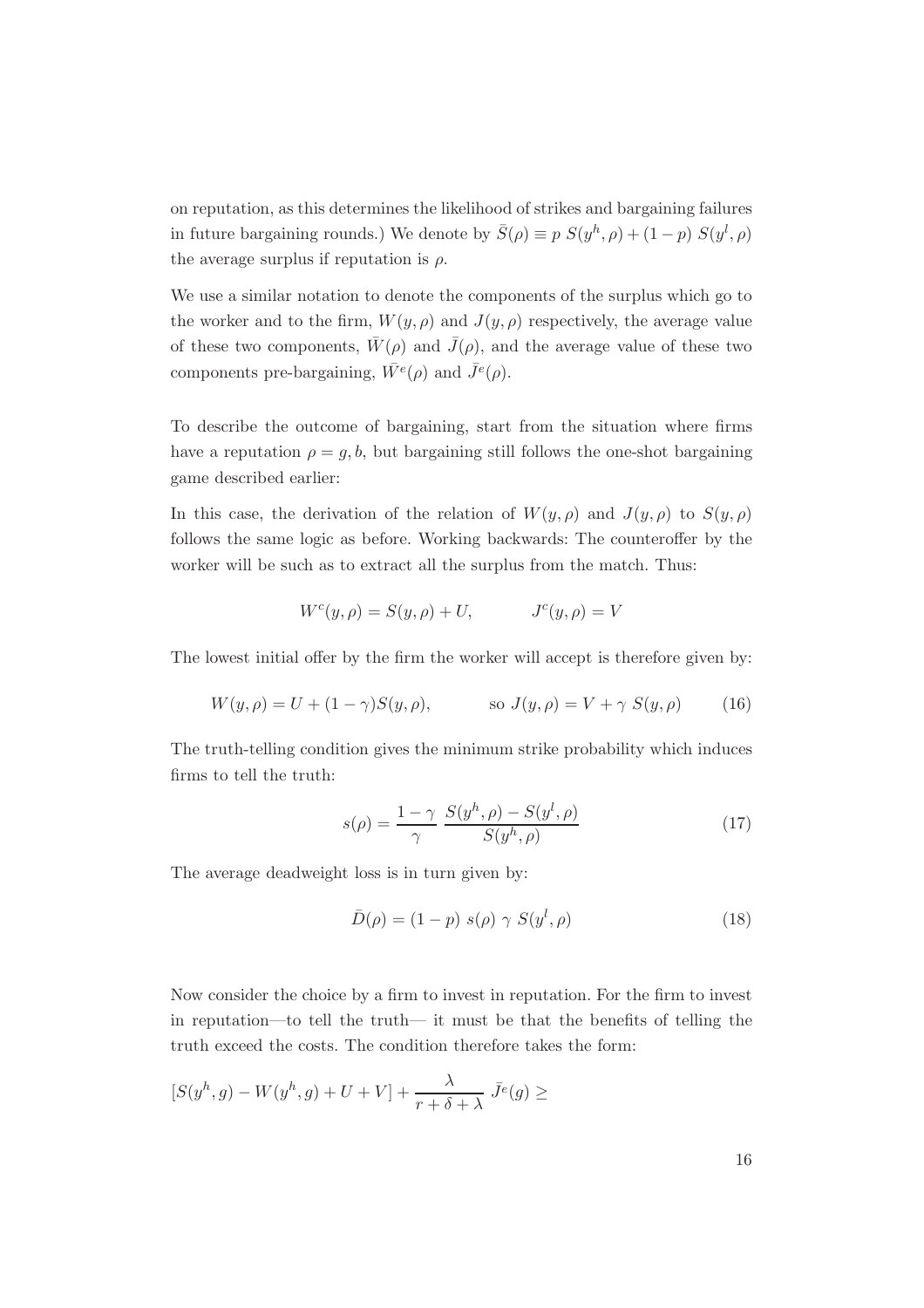$$
[S(yh, g) - W(yl, g) + U + V] + \frac{\lambda}{r + \delta + \lambda} \bar{J}^e(b)
$$

The issue of whether the firm will tell the truth obviously arises only if productivity is high and the firm has a good reputation. The benefits from telling the truth are given by the RHS, the benefits from not telling the truth by the LHS. Not telling the truth increases the part of the surplus going to the firm today, but at the cost of a bad reputation (and thus strikes and potential bargaining failures) in future bargaining.

 $\bar{J}^e(g)$  and  $\bar{J}^e(b)$ , the pre-bargaining values of a match to the firm are in turn given by:

$$
\begin{array}{rcl}\n\bar{J}^e(g) & = & (1 - \alpha)\gamma \bar{S}(g) + \alpha(\gamma \bar{S}(g) - \bar{D}(g)) = \gamma \bar{S}(g) - \alpha \bar{D}(g) \\
\bar{J}^e(b) & = & \gamma \bar{S}(b) - \bar{D}(b)\n\end{array}
$$

The pre-bargaining value of a match to the firm is equal to a fraction of the expected surplus minus the expected deadweight loss. Even if the firm has a good reputation, workers do not trust the firm with probability  $\alpha$ , and thus the expected deadweight loss is equal to  $\alpha \bar{D}(q)$ . If the firm has a bad reputation, workers do not trust the firm with probability 1, and thus the expected deadweight loss is equal to  $\bar{D}(b)$ .

Using these equations as well as the equations for  $W(y^h, g)$  and  $W(y^l, g)$  above in the truth-telling constraint gives:

$$
(1 - \gamma)(S(y^h, g) - S(y^l, g)) \le \frac{\lambda}{r + \delta + \lambda} \left[ \gamma(\bar{S}(g) - \bar{S}(b)) - \alpha \bar{D}(g) + \bar{D}(b) \right] (19)
$$

Other things equal, an increase in  $\alpha$ —a decrease in trust—makes it less likely that the constraint will be satisfied. To draw further implications, we need however to solve for the various surplus terms in the equation, and so we turn to the macroeconomic closure.

#### 3.2 Macroeconomic closure

The macroeconomic closure is the same as before. Thus, going through the same steps gives the values of the surplus as a function of current productivity and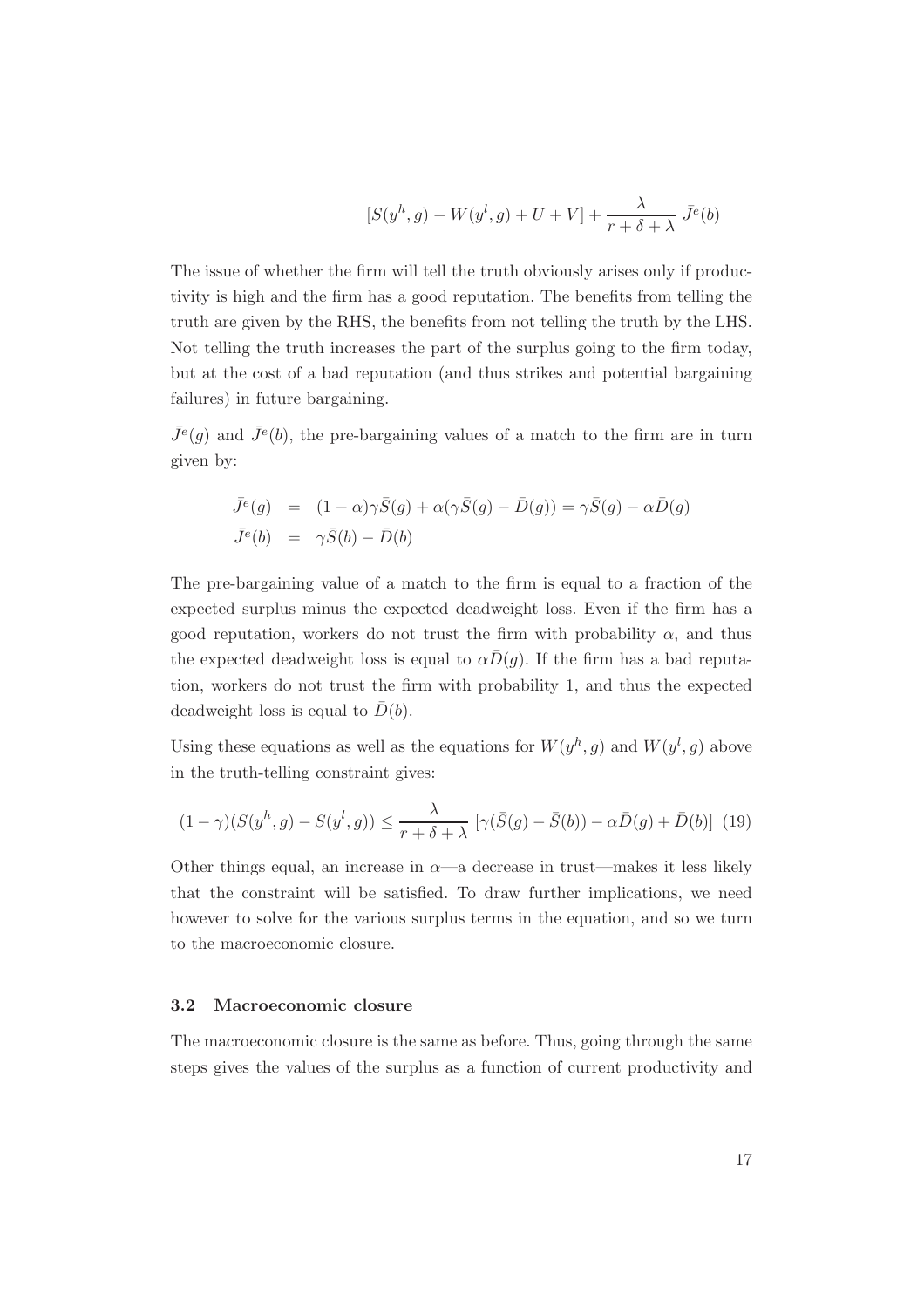reputation:

$$
(r+\delta)\bar{S}(g) = \bar{y} - rU - \lambda\alpha\bar{D}(g) \tag{20}
$$

$$
(r+\delta)\bar{S}(b) = \bar{y} - rU - \lambda \bar{D}(b) \tag{21}
$$

and

$$
S(yh, \rho) = \bar{S}(\rho) + (1 - p) \Delta/(r + \delta + \lambda)
$$
 (22)

$$
S(y^l, \rho) = \bar{S}(\rho) - p \Delta/(r + \delta + \lambda)
$$
 (23)

The new key variable determined in equilibrium is the share of firms that do not invest in reputation, which we call  $\mu$ . While for most parameter values, this equilibrium value is equal either to zero (in which case all firms invest in reputation) or to one (in which case no firm invests in reputation and the equilibrium is the same as in the previous section), it may be strictly between zero and one. The reason is that an increase in the share of firms investing in reputation makes it less attractive for a firm to invest in reputation. For a range of parameter values, if all other firms invest, it is not worth for a firm to invest; if no other firm invests, it is worth investing. In this case, the equilibrium  $\mu$  is strictly between zero and one.

Recall that the value of the surpluses above depends on  $U$ , the value of being unemployed. Given  $\mu$ , U is implicitly defined by:

$$
rU = b + \theta q(\theta)(\mu \bar{W}(b) + (1 - \mu)\bar{W}(g) - U)
$$

As search is random, the worker has probability  $\mu$  of matching with a firm with bad reputation, probability  $(1 - \mu)$  of matching with a firm with good reputation. Using equation (16), we can rewrite as this relation as:

$$
(r + \theta q(\theta))U = b + \theta q(\theta)(1 - \gamma)(\mu \bar{S}(b) + (1 - \mu)\bar{S}(g))
$$
\n(24)

The free entry condition takes the form:

$$
\frac{c}{q(\theta)} = \gamma[\mu \bar{J}^e(b) + (1 - \mu)\bar{J}^e(g)]
$$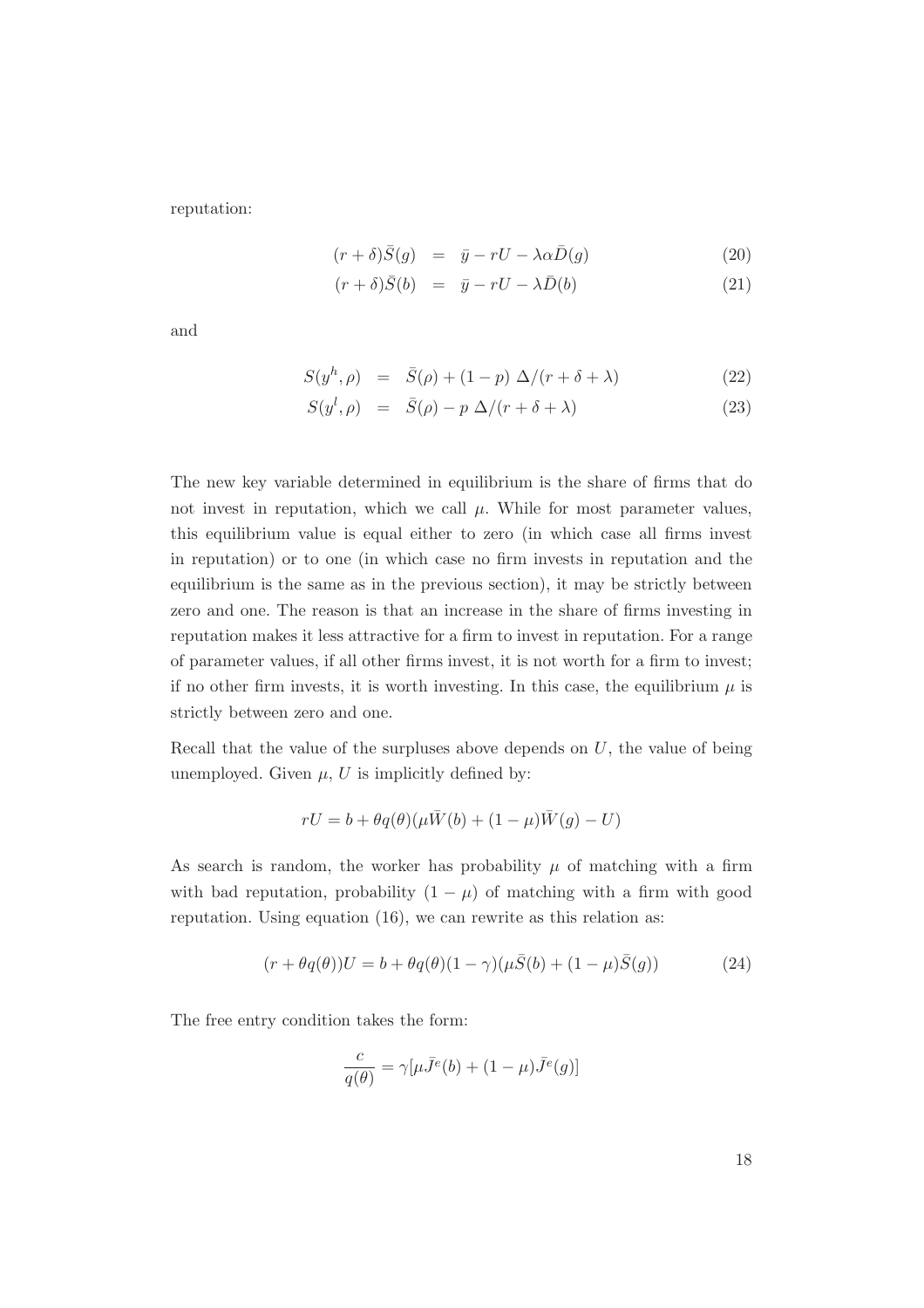Using equations for  $\bar{J}^e(b)$  and  $\bar{J}^e(g)$  above, we can rewrite this relation as:

$$
\frac{c}{q(\theta)} = \gamma[\mu \bar{S}(b) + (1 - \mu)\bar{S}(g)] - [\mu \bar{D}(b) + (1 - \mu)\alpha \bar{D}(g)]
$$
 (25)

And, finally, the unemployment rate is given by:

$$
u = \frac{(\delta + \lambda(1-p) \gamma \left[\mu s(b) + (1-\mu) \alpha s(g)\right])}{(\delta + \lambda(1-p) \gamma s) + \theta q(\theta) (1 - (1-p) \gamma \left[\mu s(b) + (1-\mu) \alpha s(g)\right])} \tag{26}
$$

## 3.3 A characterization of the equilibrium

The equilibrium is characterized by equilibrium values for tightness,  $\theta$ , and the share of firms who invest in reputation,  $(1 - \mu)$ . More precisely, the equilibrium is characterized by values for the four surpluses  $S(y, \rho)$ , the two average surpluses  $\bar{S}(\rho)$ , the two average deadweight losses  $\bar{D}(\rho)$ , the two probabilities of a strike  $s(\rho)$ , the value of being unemployed U, the tightness coefficient  $\theta$ , the share of firms with reputation  $(1 - \mu)$ , implied by equations (17) to (25). The unemployment rate is then determined by equation (26).

While the system is largely recursive and allows for some analytical comparative statics, it is more revealing to use numerical simulations. We choose the following values for the parameters:<sup>2</sup>

- We think of the time period as the year. We choose the interest rate to equal 4%.
- We normalize average productivity,  $\bar{y}$ , to unity. We choose unemployment benefits b equal to 0.2, implying a flow surplus for match of 0.8. We choose δ, the probability that matches end for exogenous reasons, equal to 5%. We assume the matching function to be Cobb-Douglas, with exponents equal to 0.5 for both vacancies and unemployment. We choose  $\gamma$ , the parameter that determines the proportion of the surplus going to the firm, equal to 0.25.

Given these parameters, we then choose the multiplicative constant in the matching function and the flow cost of entry  $c$ , to satisfy the free entry condition at an unemployment rate, in the absence of asymmetric information, equal to 7%.

<sup>2.</sup> The calibration is very rough and can surely be improved. The plan is to use the quarter as the time period, and use empirical evidence more carefully.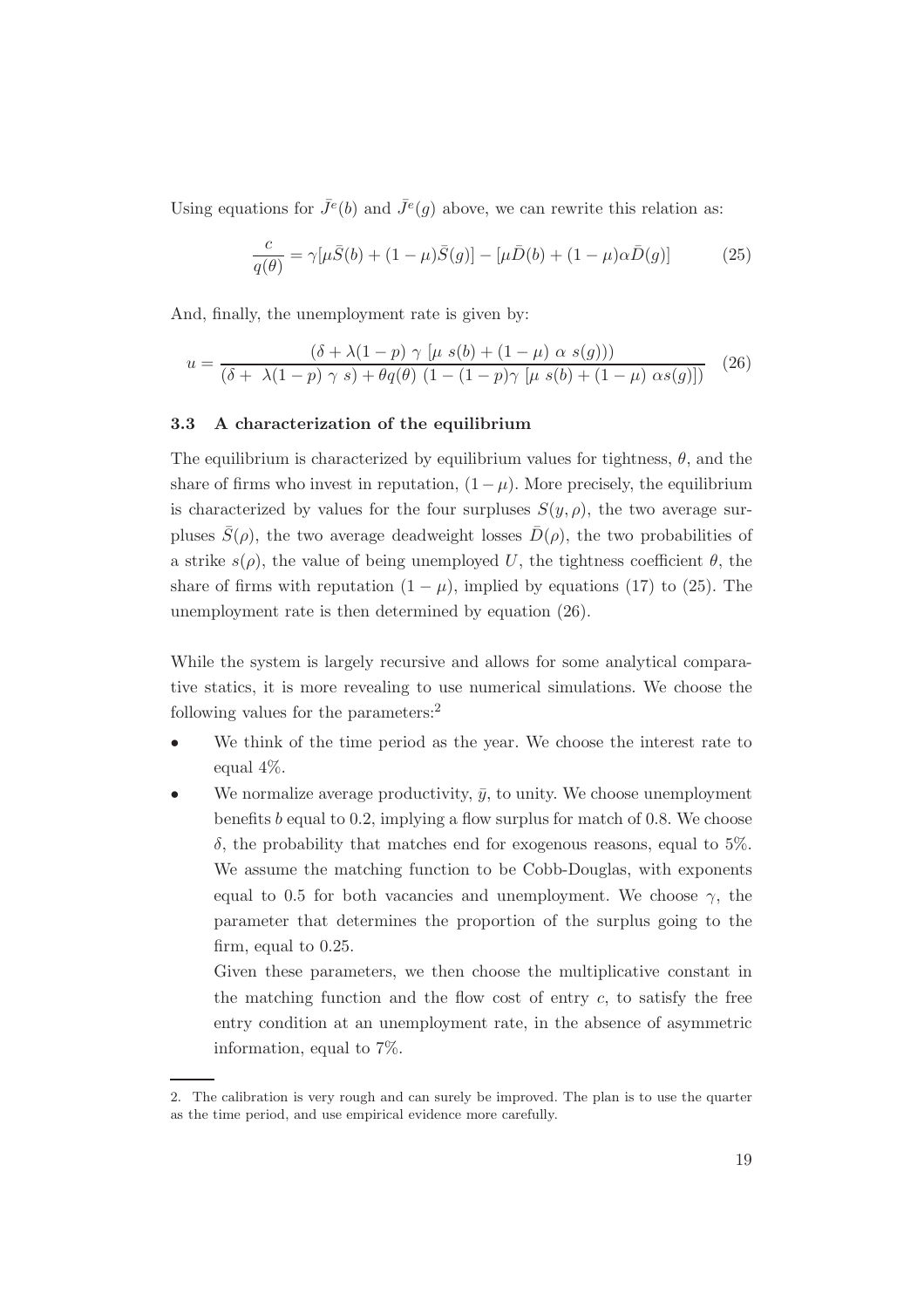We have little empirical guidance as to the choice of the remaining coefficients. We choose  $\lambda$  to equal 0.5, implying a new productivity draw in existing matches every two years on average. We choose  $p$ , the probability of high productivity, equal to 0.3.

This leaves us with two central parameters,  $\Delta$  and  $\alpha$ . These are the two parameters we vary in the simulations below. We allow  $\Delta$ , the range of productivity, to increase from 0.0 to 0.25, and  $\alpha$ , the probability that workers ignore the reputation of the firm, from 0.0 to 0.35.



The simulation results are presented in figures 4 to 6, showing respectively the implications for unemployment, strikes, and the proportion of firms with bad reputation.

Figure 4 shows that unemployment is increasing in both  $\alpha$  and  $\Delta$ . It shows three distinct regions:

When  $\alpha$  and  $\Delta$  are small, all firms invest in reputation, and while (if  $\alpha$  is strictly positive) there are still some strikes, they are rare and the resulting bargaining failures have little effect on unemployment. In that region, increases in  $\Delta$  or increases in  $\alpha$ , so long as they do not lead firms to give up on reputation, have little effect on unemployment.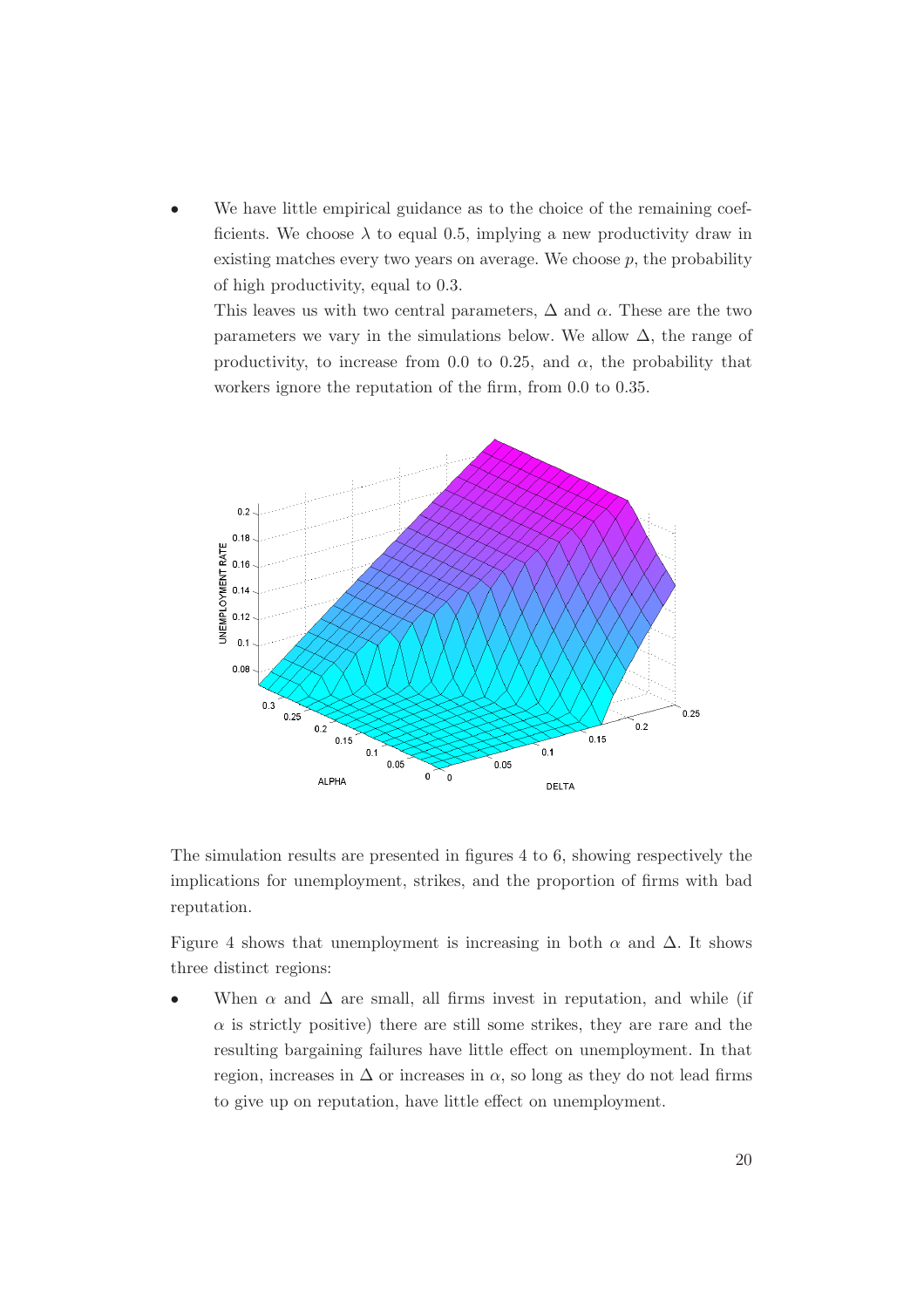- When  $\alpha$  and  $\Delta$  are large, no firm invests in reputation, workers rely on strikes to get firms to tell the truth, and the effect of either higher  $\alpha$ or higher  $\Delta$  is to increase the probability of strikes, increase bargaining failures, and increase the unemployment rate.
- For intermediate values of  $\alpha$  and  $\Delta$ , the effect of an increase in  $\alpha$  or  $\Delta$  is not only to increase strikes directly, but also to lead some firms to give up on reputation. Thus, the effect of a small increase in  $\Delta$  on unemployment can be quite dramatic. For  $\alpha = 0.1$  for example, an increase in  $\Delta$  from  $0.1$  to  $0.2$  leads to an increase in unemployment from  $7\%$  to  $16\%.$



Figures 5 and 6 show what happens to strikes and to the proportion of firms with bad reputation. The general picture for strikes is qualitatively similar to that for unemployment: Few strikes when  $\alpha$  and  $\Delta$  are sufficiently low to induce firms to invest in reputation, chronic strikes when  $\alpha$  and  $\Delta$  are high so firms do not invest in reputation, and an intermediate region where small increases in  $\Delta$  can lead to large increases in strikes.

The strike rate appears high. For  $\alpha = 0.3$  and  $\Delta = 0.1$ , which together imply an unemployment rate of 12%, so 5% over the benchmark value, the associated value of  $\bar{s}$  is 0.3: 30% of the bargains end up in strikes when the firm announces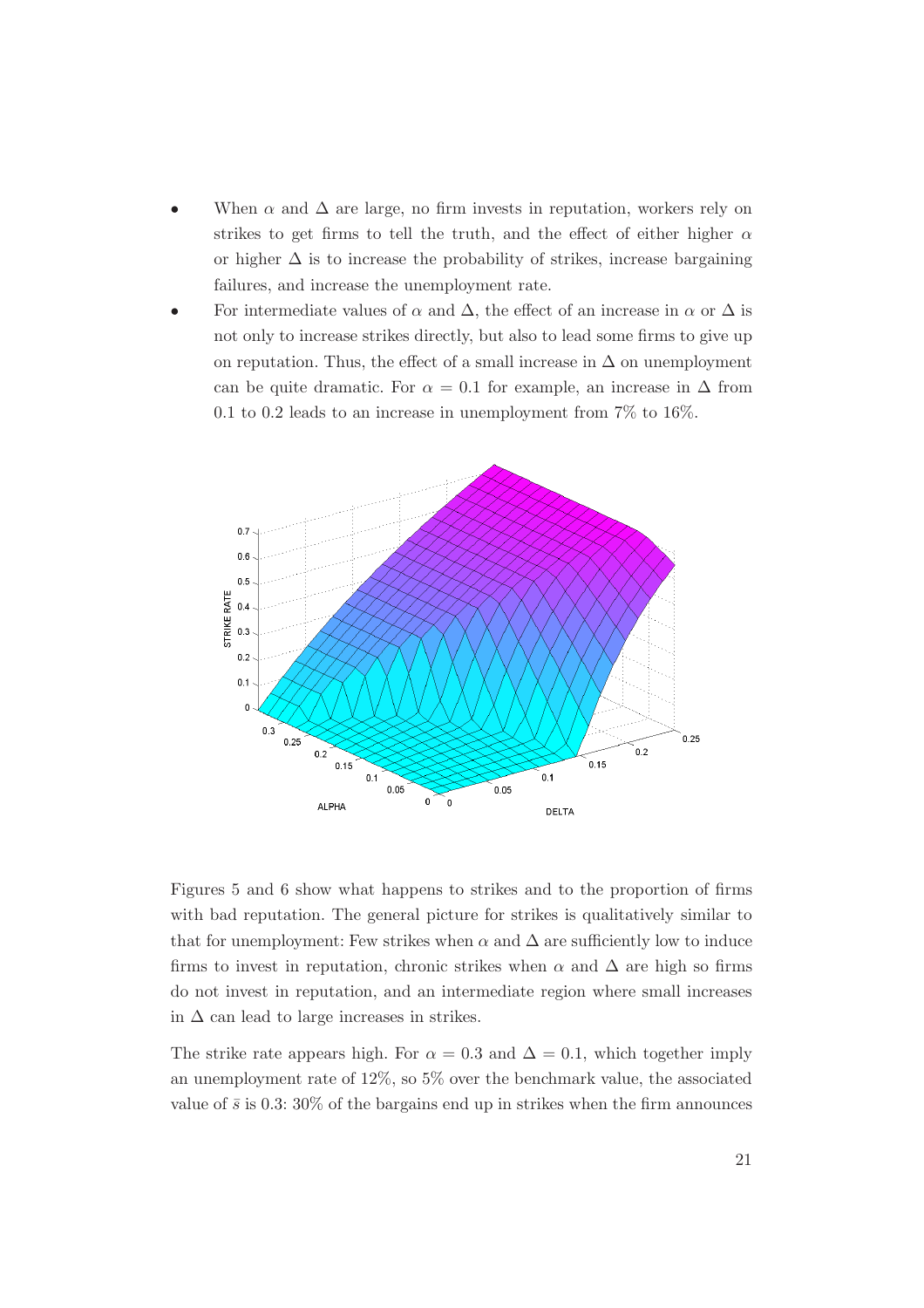

that productivity is low. It may indeed be too high (as the only mechanism through which trust affects unemployment is through strikes and bargaining failures). It is hard however to know what to relate  $\bar{s}$  to in the data. A better measure may be the proportion of bargains that end up with inefficient terminations, namely  $(1-p)\gamma\bar{s}$ . Given our parameters, a strike rate of 0.3 implies that 6% of the bargains end in such a way. Yet another measure is the proportion of separations which result from bargaining failures as opposed to the natural end of a match. Given our parameters, and a strike rate of 0.3, this proportion, which is given by  $\lambda(1-p)\gamma\bar{s}/(\lambda(1-p)\gamma\bar{s}+\delta)$  is equal to 37%.

The three graphs naturally suggest an interpretation for the cross country facts presented in Section 1. Increased competition in goods markets, both internal and external, have led to more variation in profitability, an increase in  $\Delta$ . In countries with high trust (low  $\alpha$ ), the effects on unemployment have been limited. In countries with low trust (high  $\alpha$ ), the effects on unemployment have been much larger.

The main challenge to this explanation is however the second part of the evi-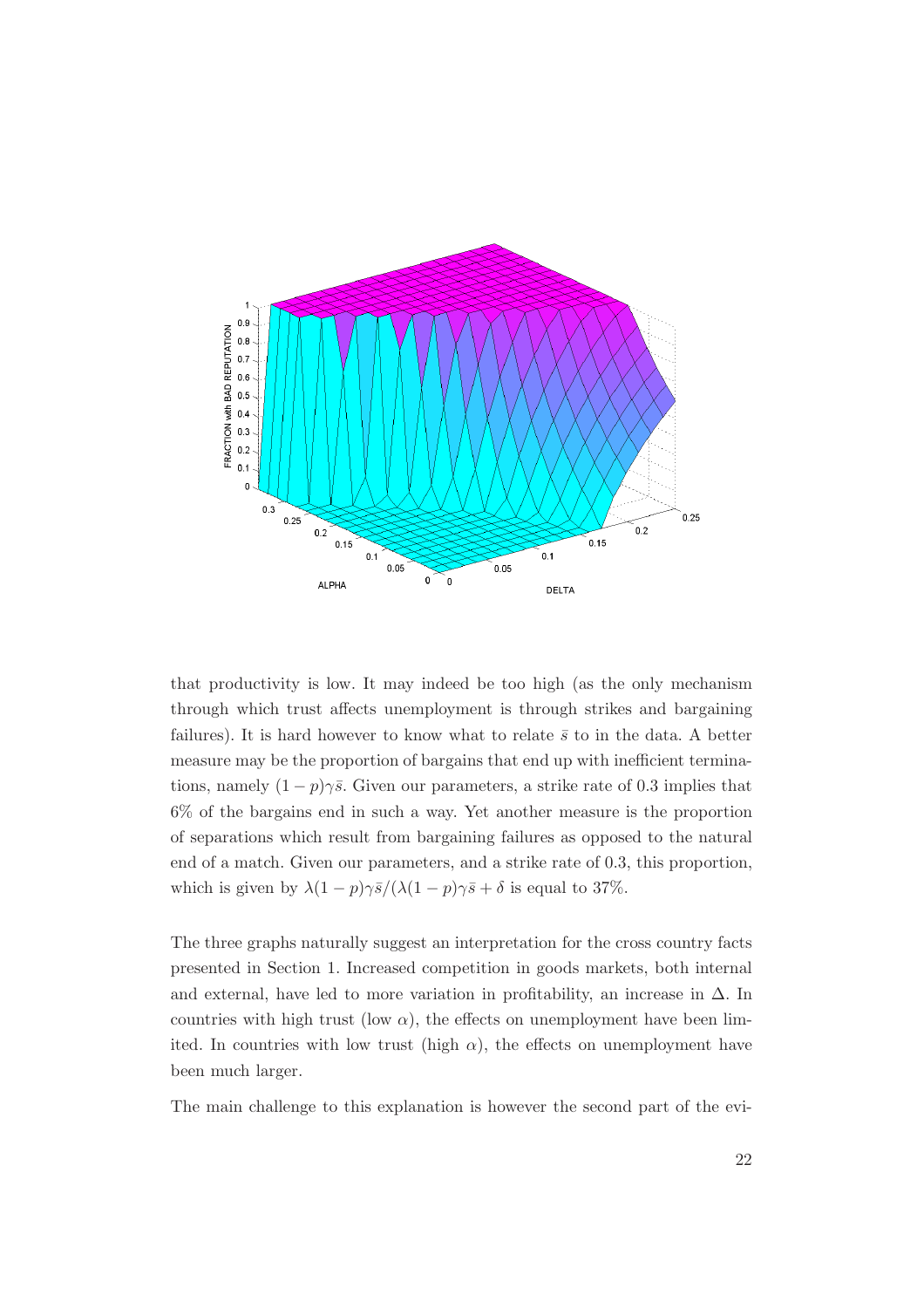dence presented in Section 1. Our model implies, with respect to changes in  $\Delta$ , a close positive relation between strikes and unemployment. The facts however are that, while unemployment increased, strikes have decreased, at least since the 1980s.

One potential reconciliation is that other shocks have taken place, for example an increase in the cost of entry by firms, an increase in c. Such shocks may lead to both more unemployment, and because increased duration makes unemployment now more painful, to less strike activity. While, in our model, such shocks can lead to such a negative correlation, they appear unable to explain the large observed decrease in strikes. (A more plausible change, namely an increase in unemployment benefits, makes unemployment less painful, and thus leads to both more strikes and more unemployment.)

This leads us to consider an alternative explanation, namely that, in response to the initial shocks, firms have shifted to a technology which decreases the likelihood of strikes and of costly bargaining failures.

# 4 Endogenous technology

Faced with strikes and bargaining failures, firms are likely to explore various options. One, which we just examined, is to reduce strikes by investing in reputation. Another, which we now examine, is to change their technology or their activity so as to reduce either the likelihood or the cost of bargaining failures.

One potential direction is to reduce the role of labor in production, and thus reduce the stakes involved in bargaining with labor. This type of choice has been explored, in a similar context, by Caballero and Hammour [1998] and Caballero [2006], who explore the idea that an increase in bargaining power by workers in Europe in the 1970s may have led firms to shift to more capital intensive techniques in the 1980s and the 1990s, resulting in higher unemployment, and a lower labor share. Another direction is to reduce the uncertainty associated with their activities, for example by choosing products with more stable demand over new products, or more established technologies over new technologies. This is the direction we explore here.

We do this in a very simple way. Within the model we have developed, we now allow firms, when they open a vacancy, to choose between two technologies: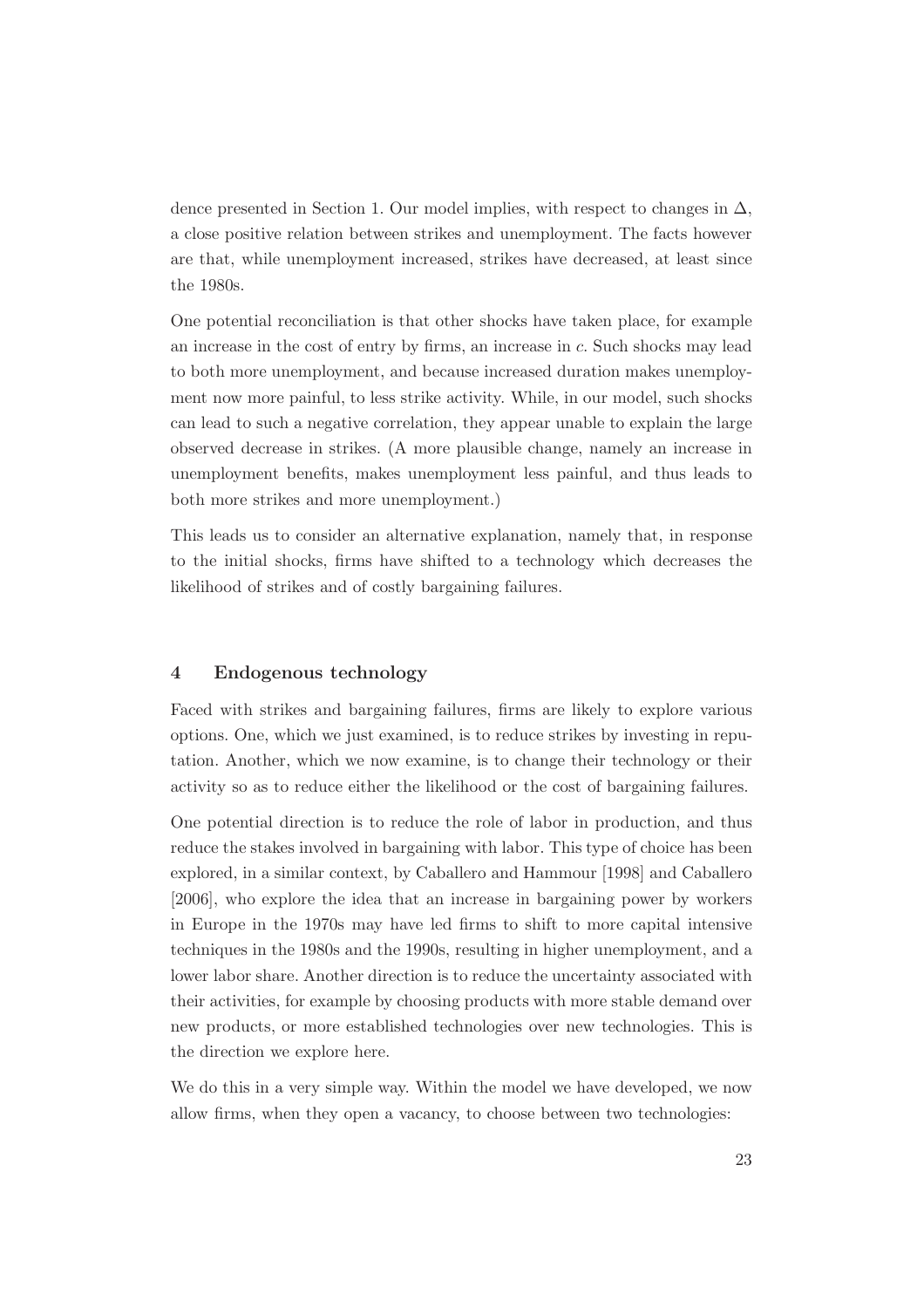- One is the risky technology introduced earlier, with average productivity  $\bar{y}$  and range  $\Delta$ .
- The other is a riskless technology, with productivity  $k < \bar{y}$  for the duration of the match (that is until a  $\delta$  shock takes place).

The value to the firm of a match using the riskless technology is given by:

$$
J^k = \gamma S^k
$$
  
=  $\gamma \frac{k - rU}{r + \delta}$ 

while the value of a match using the risky technology is given by:

$$
\begin{array}{rcl}\n\bar{J}^e & = & \gamma[\mu \ \bar{J}^e(b) + (1 - \mu) \ \bar{J}^e(g)] \\
& = & \gamma[\mu \ \bar{S}(b) + (1 - \mu) \ \bar{S}(g)] - [\mu \ \bar{D}(b) + (1 - \mu) \ \alpha \ \bar{D}(g)]\n\end{array}
$$

where  $\mu$  now denotes the proportion of firms who do not invest in reputation among those firms who choose the risky technology.

Let  $\phi$  be the proportion of firms that choose the riskless technology. The equations of the model are the same as before except for three equations, which reflect the three potential types of firms: those with riskless technology, those with risky technology and good reputation, and those with risky technology and bad reputation:

The value of being unemployed is now given by:

$$
(r+\theta q(\theta))U=b+\theta q(\theta)(1-\gamma)(\phi S^k+(1-\phi)(\mu\bar{S}(b)+(1-\mu)\bar{S}(g)))
$$

The free entry condition is now given by :

$$
\frac{c}{q(\theta)} = \gamma[\mu \bar{S}(b) + (1 - \mu)\bar{S}(g)] - [\mu \bar{D}(b) + (1 - \mu)\alpha \bar{D}(g)]
$$

if the firm chooses the risky technology, and by:

$$
\frac{c}{q(\theta)} = \gamma S^k
$$

if it chooses the riskless technology.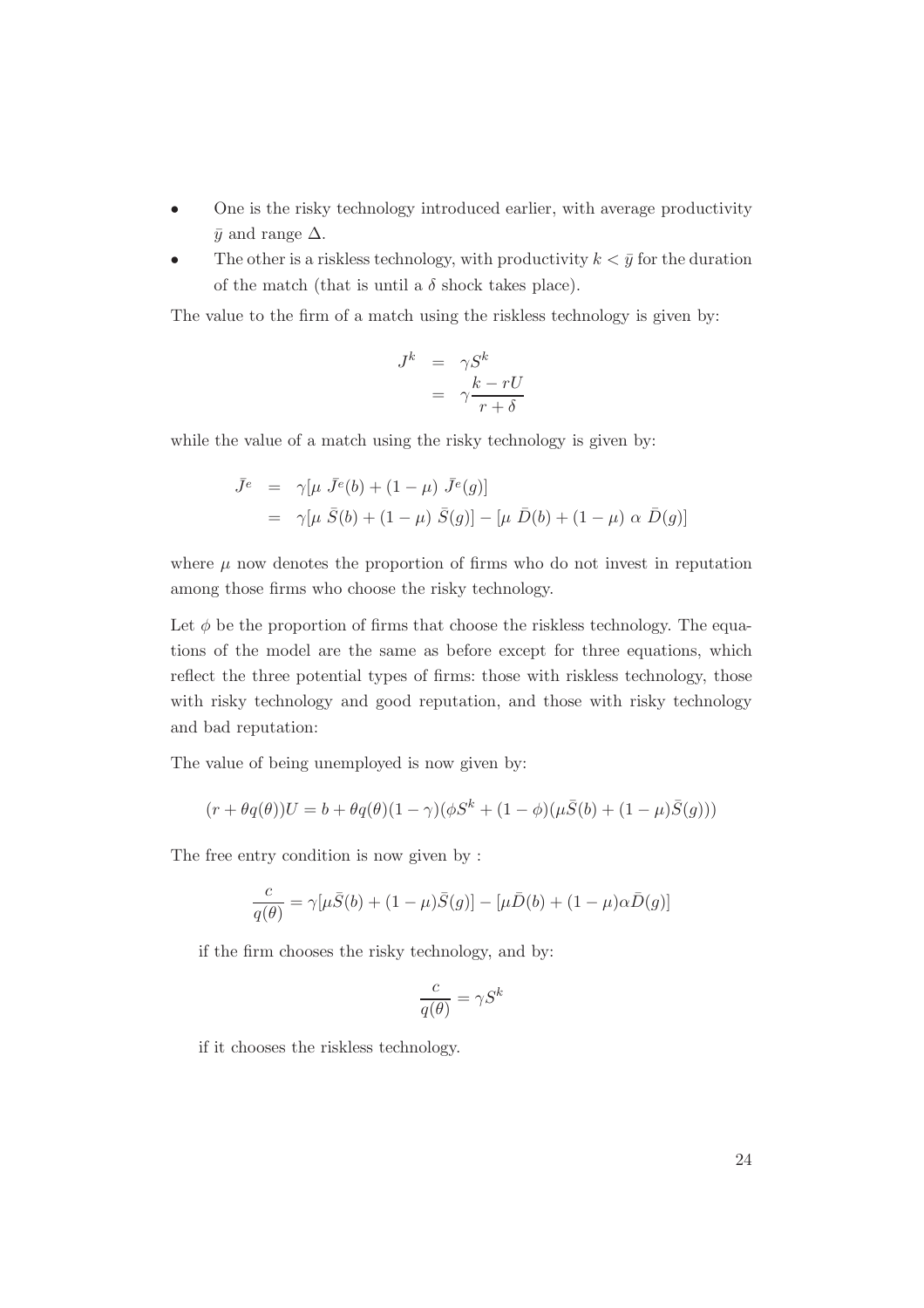Finally, the unemployment rate is given by:

$$
u = \frac{(\delta + \lambda(1-p)\gamma(1-\phi) \left[\mu \ s(b) + (1-\mu) \ \alpha \ s(g)\right])}{(\delta + \lambda(1-p)\gamma s) + \theta q(\theta) \ (1-\phi)(1-(1-p)\gamma \left[\mu \ s(b) + (1-\mu) \ \alpha \ s(g)\right])}
$$

The equilibrium is defined as before, with one additional endogenous variable,  $\phi$ , the proportion of firms that adopt the riskless technology.

The main implications of this extension are shown again through a simulation. For this simulation, we assume that  $k = 0.75$ , so the productivity of the riskless technology is equal to only 75% of the expected productivity of the risky technology. Other parameters are the same as before. Figures 7 and 8 show the behavior of unemployment and strikes as a function of  $\alpha$  and  $\Delta$ .



Consider what happens to unemployment and strikes for a very low value of  $\alpha$ , a high degree of trust. As  $\Delta$  increases, firms are first able to maintain reputation; unemployment and strikes are both low. As  $\Delta$  becomes too large, firms shift to the riskless technology: The lower surplus leads to longer equilibrium unemployment duration, and thus higher unemployment. The unemployment rate increases from about 7% when  $\Delta = 0$  to 10.5%.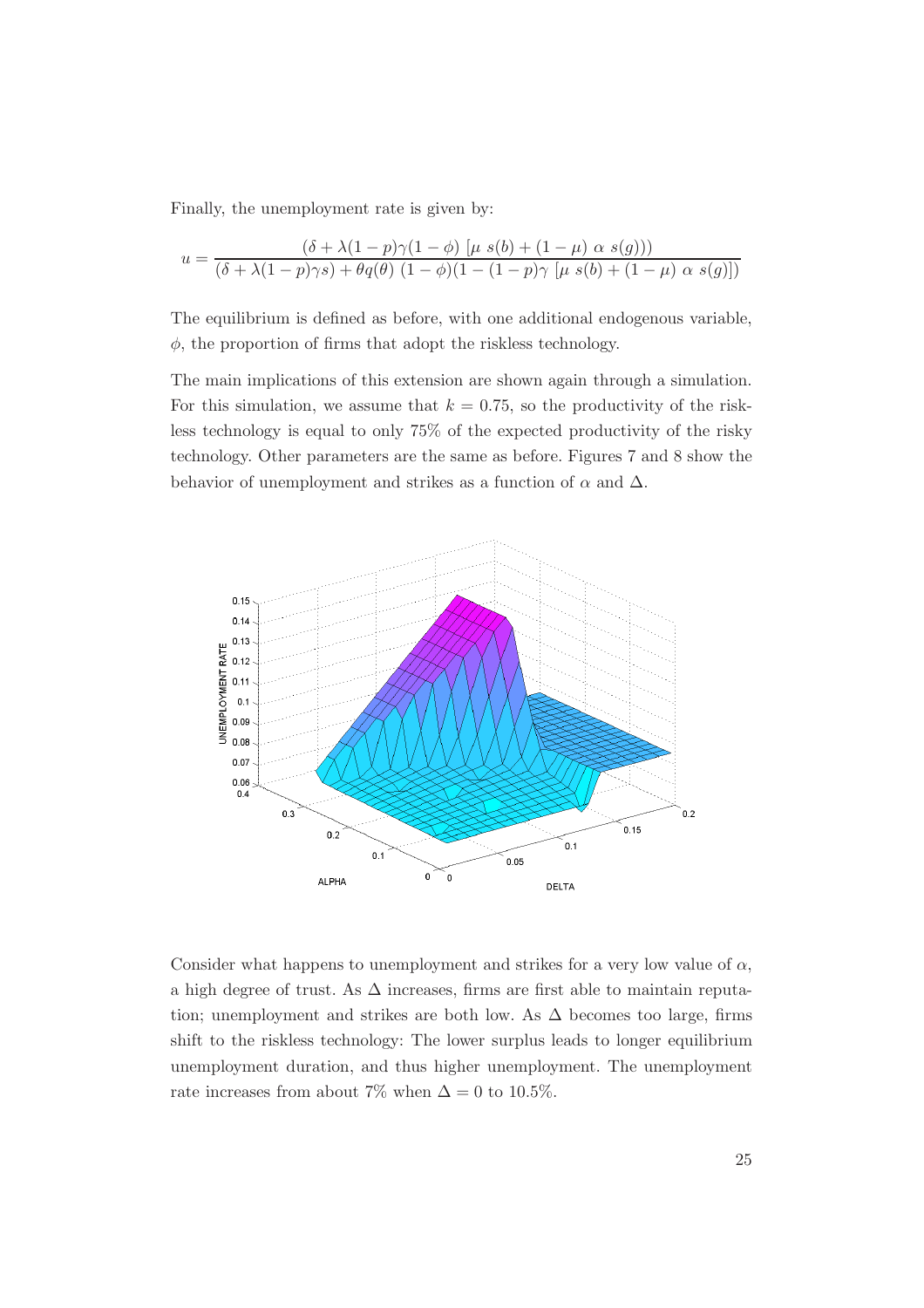

Consider next what happens to unemployment and strikes for an intermediate value of  $\alpha$ , say 0.25. As  $\Delta$  increases, firms are first able to maintain reputation. Then, an increasing proportion of firms give up on reputation, but all firms still choose the risky technology. The result is a sharp increase in both strikes and in unemployment. At  $\Delta$  becomes even larger, all firms shift to the riskless technology. Strikes disappear, and unemployment falls because of the decreased flows. (The large drop in unemployment (when  $\alpha$  is high) when firms shift to the riskless technology in the last section reflects the disappearance of inefficient separations. To the extent that our model overpredicts strikes and bargaining failures—an issue we raised in the previous section—it may also overpredict the size of this effect.) But, because the surplus is lower with the riskless technology, unemployment is higher than it was before the increase in  $\Delta$ . Thus, the overall increase in  $\Delta$  results in higher unemployment and lower strikes.

Consider finally what happens to unemployment and strikes for a higher value of  $\alpha$ . In that case, the increase in  $\Delta$  leads very quickly all firms to give up on reputation, and leads to a steady increase in strikes and in unemployment. As ∆ keeps increasing, firms shift to the riskless technology. Strikes disappear, and unemployment falls, but to a higher level than before the increase in  $\Delta$ .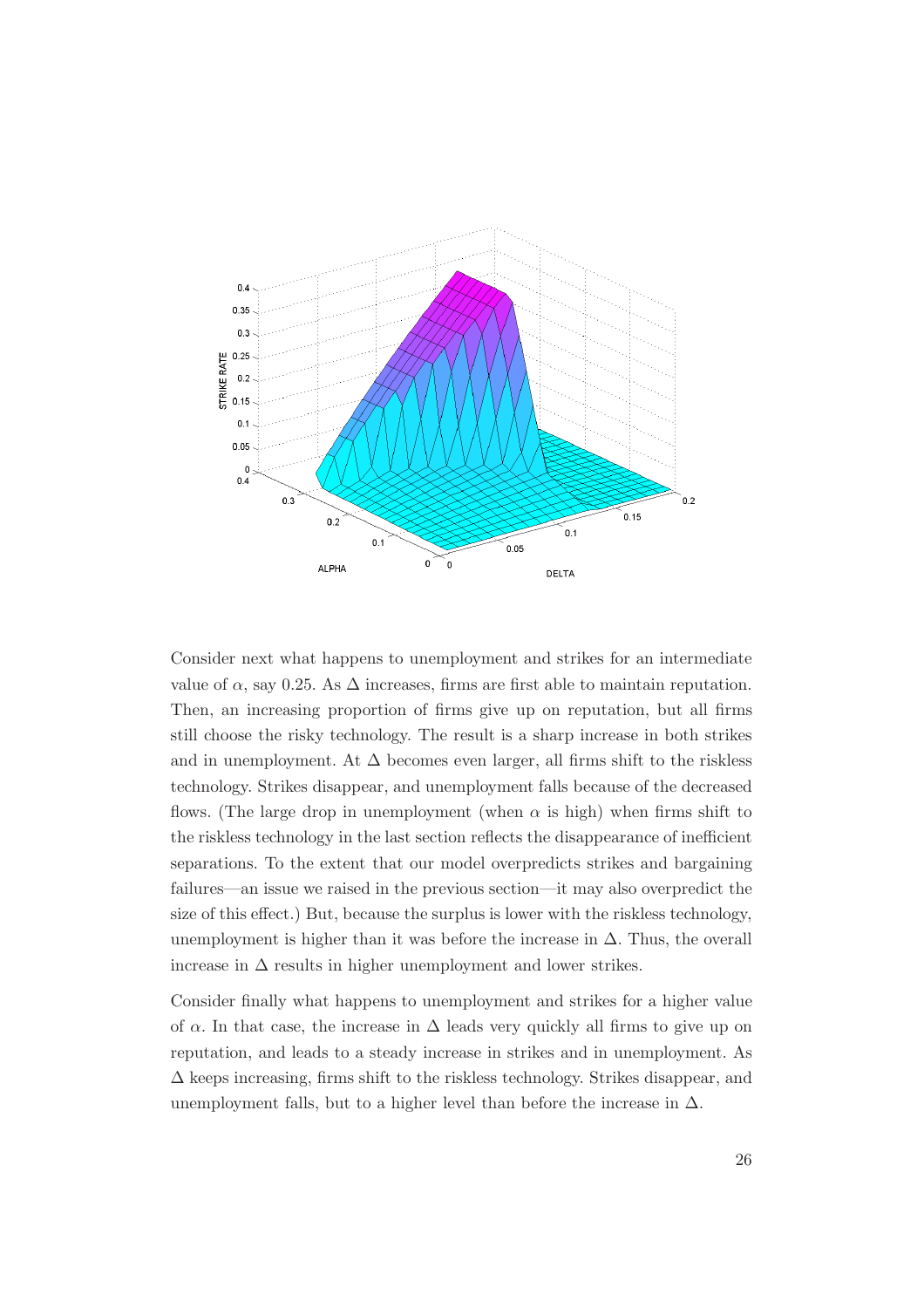## 5 Conclusion

We presented two facts about unemployment and strikes in the OECD over the last 40 years. First, a strong positive relation across countries between strikes in the 1960s and subsequent unemployment. Second, a negative time series correlation between strikes and unemployment since the early 1970s.

We have developed a model, based on bargaining under asymmetric information, to explore interpretations for these two facts. We have looked at the role and scope for reputation, and for endogenous technological choice, by firms.

The model is in many ways too primitive. The calibration is too rough. The model also has implications for other variables such as the nature of separations, productivity, and the labor share that we have not explored. But, as it stands, it suggests a potential story both for why countries with less trust suffered a larger increase in unemployment, and why strikes have eventually decreased while unemployment remained high.